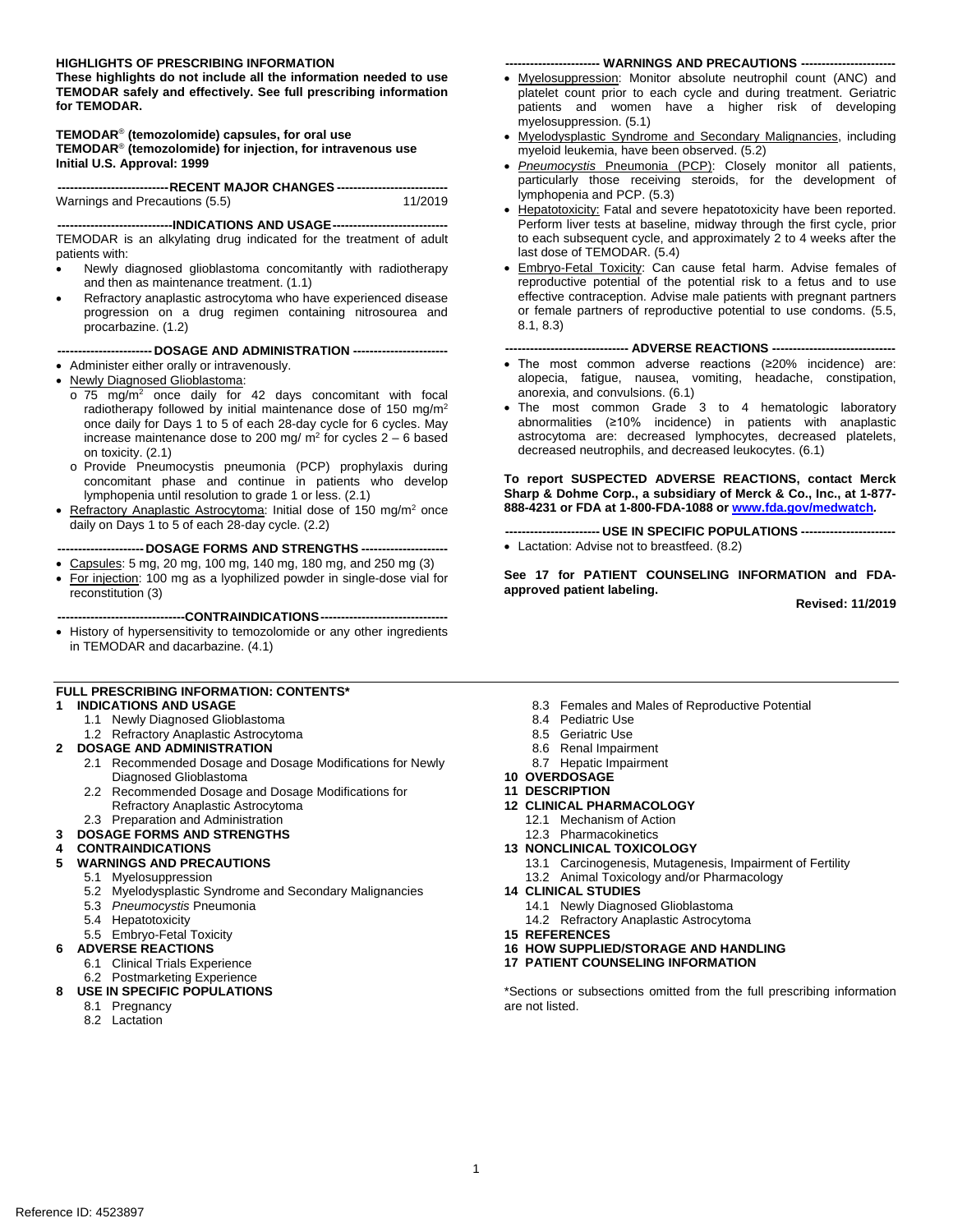## **FULL PRESCRIBING INFORMATION**

## **1 INDICATIONS AND USAGE**

## **1.1 Newly Diagnosed Glioblastoma**

TEMODAR<sup>®</sup> is indicated for the treatment of adult patients with newly diagnosed glioblastoma concomitantly with radiotherapy and then as maintenance treatment.

## **1.2 Refractory Anaplastic Astrocytoma**

 TEMODAR is indicated for the treatment of adult patients with refractory anaplastic astrocytoma who have experienced disease progression on a drug regimen containing nitrosourea and procarbazine.

## **2 DOSAGE AND ADMINISTRATION**

#### **2.1 Recommended Dosage and Dosage Modifications for Newly Diagnosed Glioblastoma**

 Administer TEMODAR either orally or intravenously once daily for 42 consecutive days during the concomitant phase with focal radiotherapy and then once daily on Days 1 to 5 of each 28-day cycle for 6 cycles during the maintenance phase.

 lymphocytopenia until resolution to grade 1 or less *[see Warnings and Precautions (5.3)]*. Provide Pneumocystis pneumonia (PCP) prophylaxis during the concomitant phase and continue in patients who develop

#### Concomitant Phase

The recommended dosage of TEMODAR is 75 mg/m<sup>2</sup> either orally or intravenously once daily for 42 days (up to 49 days) concomitant with focal radiotherapy (60 Gy administered in 30 fractions). Focal radiotherapy includes the tumor bed or resection site with a 2- to 3-cm margin.

Obtain a complete blood count weekly. No dose reductions are recommended during the concomitant phase. The recommended dosage modifications during the concomitant phase are provided in **Table 1**.

| <b>Adverse Reaction</b>                                                       | Interruption                                                                                                                 | <b>Discontinuation</b>                                                      |
|-------------------------------------------------------------------------------|------------------------------------------------------------------------------------------------------------------------------|-----------------------------------------------------------------------------|
| Absolute Neutrophil Count                                                     | Withhold TEMODAR if ANC is<br>greater than or equal to 0.5 x<br>10 $9$ /L and less than 1.5 x<br>$10^9$ /L.                  | Discontinue TEMODAR if<br>platelet count is less than 0.5<br>$x 10^{9}/L$ . |
|                                                                               | Resume TEMODAR when<br>ANC is greater than or equal<br>to 1.5 x $10^9$ /L.                                                   |                                                                             |
| <b>Platelet Count</b>                                                         | Withhold TEMODAR if platelet<br>count is greater than or equal<br>to 10 x $10^9$ /L and less than<br>$100 \times 10^{9}$ /L. | Discontinue TEMODAR if<br>platelet count is less than 10 x<br>$10^{9}/I$ .  |
|                                                                               | Resume TEMODAR when<br>platelet count is greater than<br>or equal to $100 \times 10^9$ /L.                                   |                                                                             |
| Non-hematological Adverse Reaction (except<br>for alopecia, nausea, vomiting) | Withhold TEMODAR if Grade<br>2 adverse reaction occurs.                                                                      | Discontinue TEMODAR if<br>Grade 3 or 4 adverse reaction<br>occurs.          |
|                                                                               | Resume TEMODAR when<br>resolution to Grade 1 or less.                                                                        |                                                                             |

 **TABLE 1: Temozolomide Dosage Modifications During Concomitant Phase** 

#### Maintenance Phase

 Beginning 4 weeks after Concomitant Phase completion, administer TEMODAR either orally or intravenously once daily on Days 1 to 5 of each 28-day cycle for 6 cycles. The recommended dosage of TEMODAR is as follows:

- Cycle 1: 150 mg/m<sup>2</sup> per day
- Cycles 2 to 6: May increase to 200 mg/m<sup>2</sup> per day if the following conditions are met before starting cycle 2. If the dose was not escalated at the onset of Cycle 2, **do not** increase the dose for Cycles 3 to 6.
	- o Nonhematologic toxicity is grade 2 or less (except for alopecia, nausea, and vomiting)
	- $\circ$ o ANC is greater than or equal to 1.5 x 10 $^9$ /L and
	- o Platelet count is greater than or equal to 100 x 10 $^9$ /L.

Obtain a complete blood count on Day 22 and then weekly until the ANC is above 1.5 x 10<sup>9</sup>/L and the platelet count is above 100 x 109 /L. Do not start the next cycle until the ANC and platelet count exceed these levels.

The recommended dosage modifications during the maintenance phase are provided in **Table 2**. If TEMODAR is withheld, reduce the dose for the next cycle by 50 mg/m<sup>2</sup> per day. Permanently discontinue TEMODAR in patients who are unable to tolerate a dose of 100 mg/m<sup>2</sup> per day.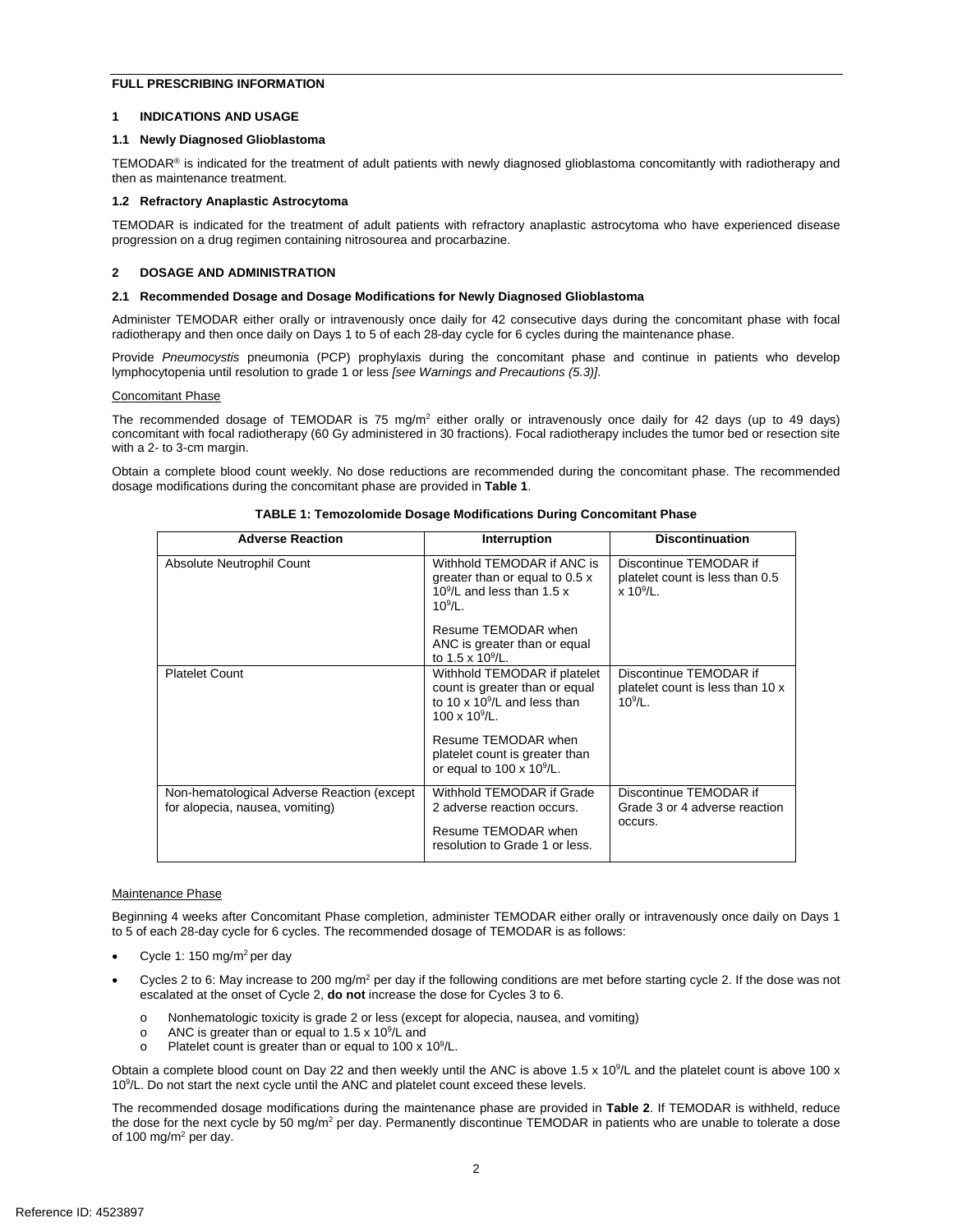| Toxicity                                                                     | <b>Interruption and Dose Reduction</b>                                                                          | <b>Discontinuation</b>                                         |
|------------------------------------------------------------------------------|-----------------------------------------------------------------------------------------------------------------|----------------------------------------------------------------|
| Absolute Neutrophil Count                                                    | Withhold TEMODAR if ANC less<br>than 1 x $10^9$ /L.                                                             | Unable to tolerate a dose<br>of 100 mg/m <sup>2</sup> per day. |
|                                                                              | When ANC is above $1.5 \times 10^9$ /L,<br>resume TEMODAR at reduced<br>dose for the next cycle.                |                                                                |
| <b>Platelet Count</b>                                                        | Withhold TEMODAR if platelet less<br>than 50 x $10^9$ /L.                                                       | Unable to tolerate a dose<br>of 100 mg/m <sup>2</sup> per day. |
|                                                                              | When platelet count is above 100 x<br>10 <sup>9</sup> /L, resume TEMODAR at<br>reduced dose for the next cycle. |                                                                |
| Nonhematological Adverse Reaction (except<br>for alopecia, nausea, vomiting) | Withhold TEMODAR if Grade 3<br>adverse reaction.                                                                | Recurrent Grade 3 after<br>dose reduction.                     |
|                                                                              | When resolved to grade 1 or less,                                                                               | Grade 4                                                        |
|                                                                              | resume TEMODAR at reduced<br>dose for the next cycle.                                                           | Unable to tolerate a dose<br>of 100 mg/m <sup>2</sup> per day. |

## **2.2 Recommended Dosage and Dosage Modifications for Refractory Anaplastic Astrocytoma**

The recommended initial dosage of TEMODAR is 150 mg/m<sup>2</sup> once daily on Days 1 to 5 of each 28-day cycle. Increase the TEMODAR dose to 200 mg/m<sup>2</sup> per day if the following conditions are met at the nadir and on Day 1 of the next cycle:

- ANC is greater than or equal to  $1.5 \times 10^9$ /L and
- Platelet count is greater than or equal to 100 x  $10^9$ /L

Continue TEMODAR until disease progression or unacceptable toxicity. In the clinical trial, treatment could be continued for a maximum of 2 years, but the optimum duration of therapy is not known.

Obtain a complete blood count on Day 22 and then weekly until the ANC is above 1.5 x 10<sup>9</sup>/L and the platelet count is above 100 x 10<sup>9</sup>/L. Do not start the next cycle until the ANC and platelet count exceed these levels.

If the ANC is less than 1 x 10<sup>9</sup>/L or the platelet count is less than 50 x 10<sup>9</sup>/L during any cycle, reduce the TEMODAR dose for the next cycle by 50 mg/m<sup>2</sup> per day. Permanently discontinue TEMODAR in patients who are unable to tolerate a dose of 100 mg/m<sup>2</sup> per day.

## **2.3 Preparation and Administration**

TEMODAR is a cytotoxic drug. Follow applicable special handling and disposal procedures.1

#### TEMODAR capsules

 Administer TEMODAR consistently with respect to food (fasting vs. nonfasting) *[see Clinical Pharmacology (12.3)]*. To reduce TEMODAR administration. nausea and vomiting, take TEMODAR on an empty stomach or at bedtime and consider antiemetic therapy prior to and/or following

Swallow TEMODAR capsules whole. Do not open or chew capsules.

If capsules are accidentally opened or damaged, take precautions to avoid inhalation or contact with the skin or mucous membranes*.* In case of powder contact, the hands should be washed.

## TEMODAR for injection

Bring the vial to room temperature prior to reconstitution with Sterile Water for Injection.

 Reconstitute the vial with 41 mL of Sterile Water for Injection to yield a TEMODAR solution with a concentration of 2.5 mg/mL temozolomide. Reconstituted TEMODAR is a clear solution and essentially free of visible particles.

Gently swirl vial. Do not shake.

Visually inspect reconstituted solution for particulate matter and discoloration. Discard if particulate matter or discoloration is observed.

Do not further dilute the reconstituted solution.

 infusion time. Store reconstituted solution at room temperature (25°C [77°F]). Discard reconstituted solution if not used within 14 hours, including

 Withdraw up to 40 mL from each vial to make up the total dose and discard any unused portion. Transfer reconstituted solution from each vial into an empty 250 mL infusion bag.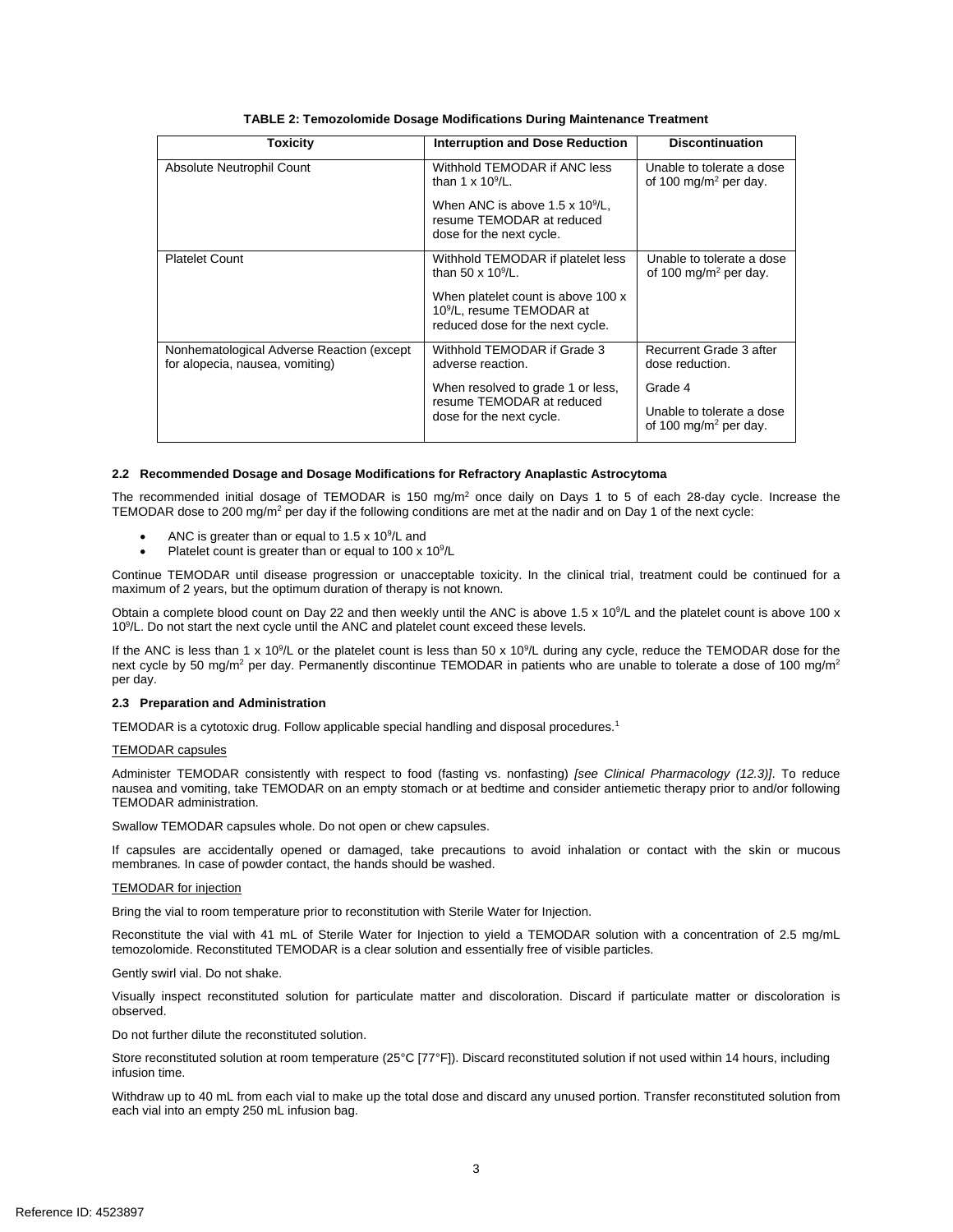Administer reconstituted solution using a pump over a period of 90 minutes. Administer TEMODAR by intravenous infusion only. Infusion over a shorter or longer period of time may result in suboptimal dosing. Flush the lines before and after each infusion. TEMODAR for Injection may be administered in the same intravenous line with 0.9% Sodium Chloride injection only.

Because no data are available on the compatibility of TEMODAR for Injection with other intravenous substances or additives, do not infuse other medications simultaneously through the same intravenous line.

## **3 DOSAGE FORMS AND STRENGTHS**

- • Capsules:
	- 5 mg: opaque white bodies with green caps. The capsule body is imprinted with two stripes, the dosage strength, and the Schering-Plough logo. The cap is imprinted with "TEMODAR."
	- 20 mg: opaque white bodies with yellow caps. The capsule body is imprinted with two stripes, the dosage strength, and the Schering-Plough logo. The cap is imprinted with "TEMODAR."
	- - 100 mg: opaque white bodies with pink caps. The capsule body is imprinted with two stripes, the dosage strength, and the Schering-Plough logo. The cap is imprinted with "TEMODAR."
	- 140 mg: opaque white bodies with blue caps. The capsule body is imprinted with two stripes, the dosage strength, and the Schering-Plough logo. The cap is imprinted with "TEMODAR."
	- 180 mg: opaque white bodies with orange caps. The capsule body is imprinted with two stripes, the dosage strength, and the Schering-Plough logo. The cap is imprinted with "TEMODAR."
	- - 250 mg: opaque white bodies with white caps. The capsule body is imprinted with two stripes, the dosage strength, and the Schering-Plough logo. The cap is imprinted with "TEMODAR."
- • For injection: 100 mg white to light tan/light pink lyophilized powder for reconstitution in a single-dose vial.

## **4 CONTRAINDICATIONS**

TEMODAR is contraindicated in patients with a history of hypersensitivity reactions to:

- • temozolomide or any other ingredients in TEMODAR; and
- dacarbazine, since both temozolomide and dacarbazine are metabolized to the same active metabolite 5-(3methyltriazen-1-yl)-imidazole-4-carboxamide.

Reactions to TEMODAR have included anaphylaxis *[see Adverse Reactions (6.2)].* 

## **5 WARNINGS AND PRECAUTIONS**

#### **5.1 Myelosuppression**

 *Adverse Reactions (6.1, 6.2)]*. Geriatric patients and women have been shown in clinical trials to have a higher risk of developing Myelosuppression, including pancytopenia, leukopenia and anemia, some with fatal outcomes, have occurred with TEMODAR *[see* 

myelosuppression.<br>Prior to dosing, patients must have an ANC of 1.5 x 10<sup>9</sup>/L or greater and a platelet count of 100 x 10<sup>9</sup>/L or greater.

 For the concomitant phase with radiotherapy, obtain a complete blood count prior to initiation of treatment and weekly during treatment [see Dosage and Administration (2.1)].

treatment *[see Dosage and Administration (2.1)].*<br>For the 28-day treatment cycles, obtain a complete blood count prior to treatment on Day 1 and on Day 22 of each cycle. Perform complete blood counts weekly until recovery if the ANC falls below 1.5 x 10<sup>9</sup>/L and the platelet count falls below 100 x 10<sup>9</sup>/L [see *Dosage and Administration (2.1, 2.2)]*.

## **5.2 Myelodysplastic Syndrome and Secondary Malignancies**

 Cases of myelodysplastic syndrome and secondary malignancies, including myeloid leukemia, have been observed following TEMODAR administration.

#### **5.3** *Pneumocystis* **Pneumonia**

 Pneumocystis pneumonia (PCP) can occur in patients receiving TEMODAR. The risk of PCP is increased in patients receiving steroids or with longer treatment regimens.

 For patients with newly diagnosed glioblastoma, provide PCP prophylaxis for all patients during the concomitant phase. Continue in patients who experience lymphopenia until resolution to grade 1 or less *[see Dosage and Administration (2.1)]*.

Monitor all patients receiving TEMODAR for the development of lymphopenia and PCP.

#### **5.4 Hepatotoxicity**

 Fatal and severe hepatotoxicity have been reported in patients receiving TEMODAR. Perform liver tests at baseline, midway through the first cycle, prior to each subsequent cycle, and approximately two to four weeks after the last dose of TEMODAR.

## **5.5 Embryo-Fetal Toxicity**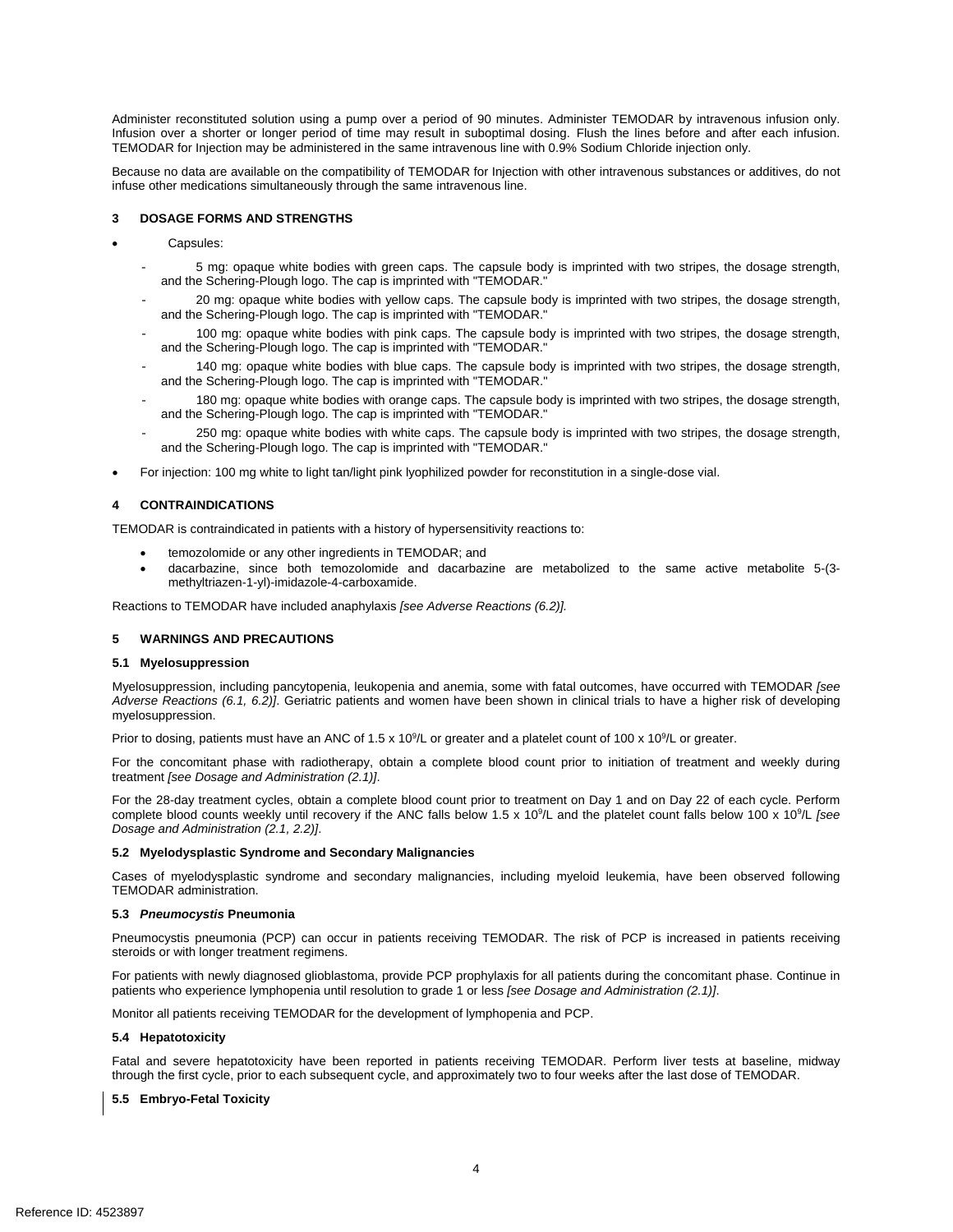Based on findings from animal studies and its mechanism of action, TEMODAR can cause fetal harm when administered to a pregnant woman. Adverse developmental outcomes have been reported in both pregnant patients and pregnant partners of male patients. Oral administration of temozolomide to rats and rabbits during the period of organogenesis resulted in embryolethality and polymalformations at doses less than the maximum human dose based on body surface area.

 during treatment with TEMODAR and for at least 6 months after the final dose. Because of potential risk of genotoxic effects on sperm, advise male patients with female partners of reproductive potential to use condoms during treatment with TEMODAR and for at least 3 months after the final dose. Advise male patients not to donate semen during treatment with TEMODAR and for at least 3 months after the final dose *[see Use in Specific Populations (8.1, 8.3)].*  Advise pregnant women of the potential risk to the fetus. Advise females of reproductive potential to use effective contraception

## **6 ADVERSE REACTIONS**

The following clinically significant adverse reactions are described elsewhere in the labeling:

- Myelosuppression *[see Warnings and Precautions (5.1)].*
- Myelodysplastic Syndrome and Secondary Malignancies *[see Warnings and Precautions (5.2)].*
- *Pneumocystis* Pneumonia *[see Warnings and Precautions (5.3)].*
- Hepatotoxicity *[see Warnings and Precautions (5.4)].*

## **6.1 Clinical Trials Experience**

Because clinical trials are conducted under widely varying conditions, adverse reaction rates observed in the clinical trials of a drug cannot be directly compared to rates in the clinical trials of another drug and may not reflect the rates observed in practice.

## Newly Diagnosed Glioblastoma

The safety of TEMODAR was evaluated in Study MK-7365-051 *[see Clinical Studies (14.1)].* 

 Forty-nine percent (49%) of patients treated with TEMODAR reported one or more severe or life-threatening reactions, most commonly fatigue (13%), convulsions (6%), headache (5%), and thrombocytopenia (5%).

 The most common adverse reactions (≥20%) across the cumulative TEMODAR experience were alopecia, fatigue, nausea, and vomiting. **Table 3** summarizes the adverse reactions in Newly Diagnosed Glioblastoma Trial. Overall, the pattern of reactions during the maintenance phase was consistent with the known safety profile of TEMODAR.

| <b>Newly Diagnosed Gilopiastoma Trial</b> |                                                                                   |                |                                                                  |                          |                                                  |                |
|-------------------------------------------|-----------------------------------------------------------------------------------|----------------|------------------------------------------------------------------|--------------------------|--------------------------------------------------|----------------|
|                                           | <b>Concomitant Phase</b>                                                          |                |                                                                  | <b>Maintenance Phase</b> |                                                  |                |
| <b>Adverse Reactions</b>                  | <b>Radiation Therapy and</b><br><b>TEMODAR</b><br>$N = 288*$<br><b>All Grades</b> | Grade $\geq 3$ | <b>Radiation Therapy Alone</b><br>$N = 285$<br><b>All Grades</b> | Grades $\geq 3$          | <b>TEMODAR</b><br>$N = 224$<br><b>All Grades</b> | Grade $\geq 3$ |
|                                           | $(\%)$                                                                            | (%)            | $(\%)$                                                           | $(\%)$                   | (%)                                              | $(\%)$         |
| <b>Skin and Subcutaneous Tissue</b>       |                                                                                   |                |                                                                  |                          |                                                  |                |
| Alopecia                                  | 69                                                                                |                | 63                                                               |                          | 55                                               |                |
| Rash                                      | 19                                                                                | 1              | 15                                                               |                          | 13                                               | 1              |
| Dry Skin                                  | 2                                                                                 |                | $\overline{2}$                                                   |                          | 5                                                | $<$ 1          |
| Pruritus                                  | 4                                                                                 |                | 1                                                                |                          | 5                                                |                |
| Erythema                                  | 5                                                                                 |                | 5                                                                |                          | 1                                                |                |
| General                                   |                                                                                   |                |                                                                  |                          |                                                  |                |
| Fatigue                                   | 54                                                                                | 7              | 49                                                               | 5                        | 61                                               | 9              |
| Anorexia                                  | 19                                                                                | 1              | 9                                                                | $<$ 1                    | 27                                               | 1              |
| Headache                                  | 19                                                                                | $\overline{2}$ | 17                                                               | 4                        | 23                                               | 4              |
| Weakness                                  | 3                                                                                 | $\overline{2}$ | 3                                                                | 1                        | $\overline{7}$                                   | 2              |
| <b>Dizziness</b>                          | $\overline{4}$                                                                    | 1              | 4                                                                |                          | 5                                                |                |
| <b>Gastrointestinal System</b>            |                                                                                   |                |                                                                  |                          |                                                  |                |
| Nausea                                    | 36                                                                                | 1              | 16                                                               | $<$ 1                    | 49                                               | 1              |
| Vomiting                                  | 20                                                                                | $<$ 1          | 6                                                                | $<$ 1                    | 29                                               | 2              |
| Constipation                              | 18                                                                                | 1              | 6                                                                |                          | 22                                               |                |

 **TABLE 3: Adverse Reactions (≥5%) in Patients Receiving TEMODAR in Newly Diagnosed Glioblastoma Trial**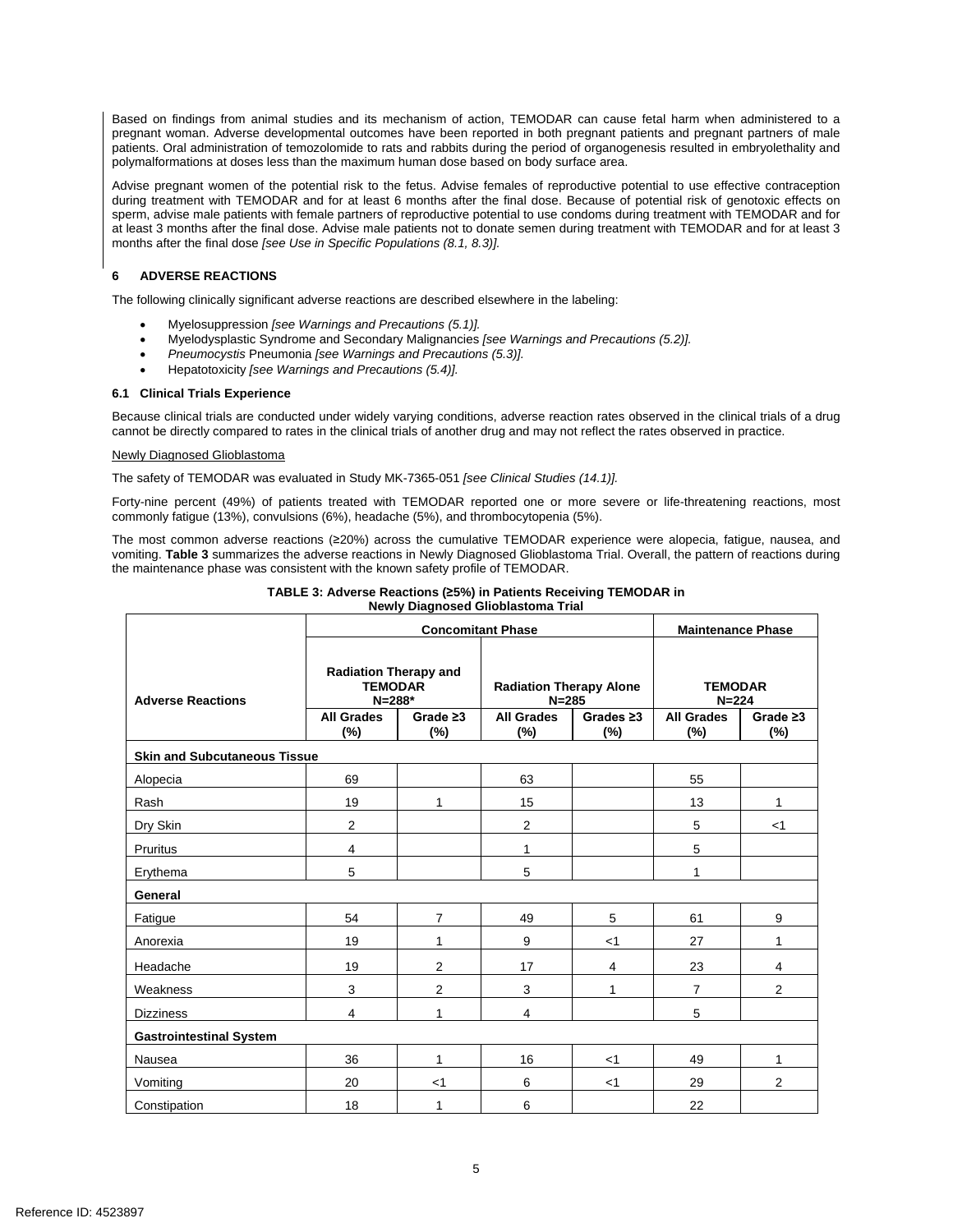| Diarrhea                                     | 6                |                | $\mathsf 3$    |       | 10             | 1     |
|----------------------------------------------|------------------|----------------|----------------|-------|----------------|-------|
| Stomatitis                                   | $\overline{7}$   |                | 5              | $<$ 1 | 9              | 1     |
| Abdominal Pain                               | $\overline{2}$   | $<$ 1          | 1              |       | 5              | $<$ 1 |
| Eye                                          |                  |                |                |       |                |       |
| Vision Blurred                               | $\boldsymbol{9}$ | 1              | 9              | 1     | 8              |       |
| <b>Injury</b>                                |                  |                |                |       |                |       |
| Radiation Injury NOS                         | $\overline{7}$   |                | $\overline{4}$ | $<$ 1 | $\overline{2}$ |       |
| <b>Central and Peripheral Nervous System</b> |                  |                |                |       |                |       |
| Convulsions                                  | 6                | 3              | $\overline{7}$ | 3     | 11             | 3     |
|                                              |                  |                |                |       |                |       |
| Memory Impairment                            | 3                | $<$ 1          | 4              | $<$ 1 | 7              | 1     |
| Confusion                                    | $\overline{4}$   | 1              | $\overline{4}$ | 2     | 5              | 2     |
| <b>Special Senses Other</b>                  |                  |                |                |       |                |       |
| <b>Taste Perversion</b>                      | 6                |                | $\overline{2}$ |       | 5              |       |
| <b>Respiratory System</b>                    |                  |                |                |       |                |       |
| Coughing                                     | 5                | 1              | 1              |       | 8              | $<$ 1 |
| Dyspnea                                      | 4                | $\overline{2}$ | 3              | 1     | 5              | $<$ 1 |
| Psychiatric                                  |                  |                |                |       |                |       |
| Insomnia                                     | 5                |                | 3              | $<$ 1 | 4              |       |
| <b>Immune System</b>                         |                  |                |                |       |                |       |
| Allergic Reaction                            | 5                |                | $\overline{2}$ | $<$ 1 | 3              |       |
| <b>Platelet, Bleeding and Clotting</b>       |                  |                |                |       |                |       |
| Thrombocytopenia                             | 4                | 3              | 1              |       | 8              | 4     |
| <b>Musculoskeletal System</b>                |                  |                |                |       |                |       |
| Arthralgia                                   | $\overline{2}$   | $<$ 1          | 1              |       | 6              |       |

\*One patient who was randomized to radiation therapy only arm received radiation therapy and TEMODAR.

NOS=not otherwise specified.

**Note:** Grade 5 (fatal) adverse reactions are included in the Grade ≥3 column.

 reactions, were observed in 14% of patients. When laboratory abnormalities and adverse reactions were combined, Grade 3 or Grade 4 neutrophil abnormalities including neutropenic reactions were observed in 8% of patients, and Grade 3 or Grade 4 platelet abnormalities including thrombocytopenic

#### Refractory Anaplastic Astrocytoma

The safety of TEMODAR was evaluated in Study MK-7365-006 *[see Clinical Studies (14.2)].* 

 Myelosuppression (thrombocytopenia and neutropenia) was the dose-limiting adverse reaction. It usually occurred within the first average, within 14 days of nadir counts. The median nadirs occurred at 26 days for platelets (range: 21-40 days) and 28 days for neutrophils (range: 1-44 days). Only 14% (22/158) of patients had a neutrophil nadir and 20% (32/158) of patients had a platelet nadir, which may have delayed the start of the next cycle. Less than 10% of patients required hospitalization, blood transfusion, or few cycles of therapy and was not cumulative. Myelosuppression occurred late in the treatment cycle and returned to normal, on discontinuation of therapy due to myelosuppression.

The most common adverse reactions (≥20%) were nausea, vomiting, headache, fatigue, constipation, and convulsions.

 **Tables 4** and **5** summarize the adverse reactions and hematological laboratory abnormalities in Refractory Anaplastic Astrocytoma Trial.

| TABLE 4: Adverse Reactions (≥5%) in Patients Receiving TEMODAR in Refractory Anaplastic Astrocytoma Trial |  |
|-----------------------------------------------------------------------------------------------------------|--|
| --------                                                                                                  |  |

| <b>Adverse Reactions</b> | <b>TEMODAR</b><br>$N = 158$ |                   |  |
|--------------------------|-----------------------------|-------------------|--|
|                          | <b>All Reactions</b><br>(%) | Grades 3-4<br>(%) |  |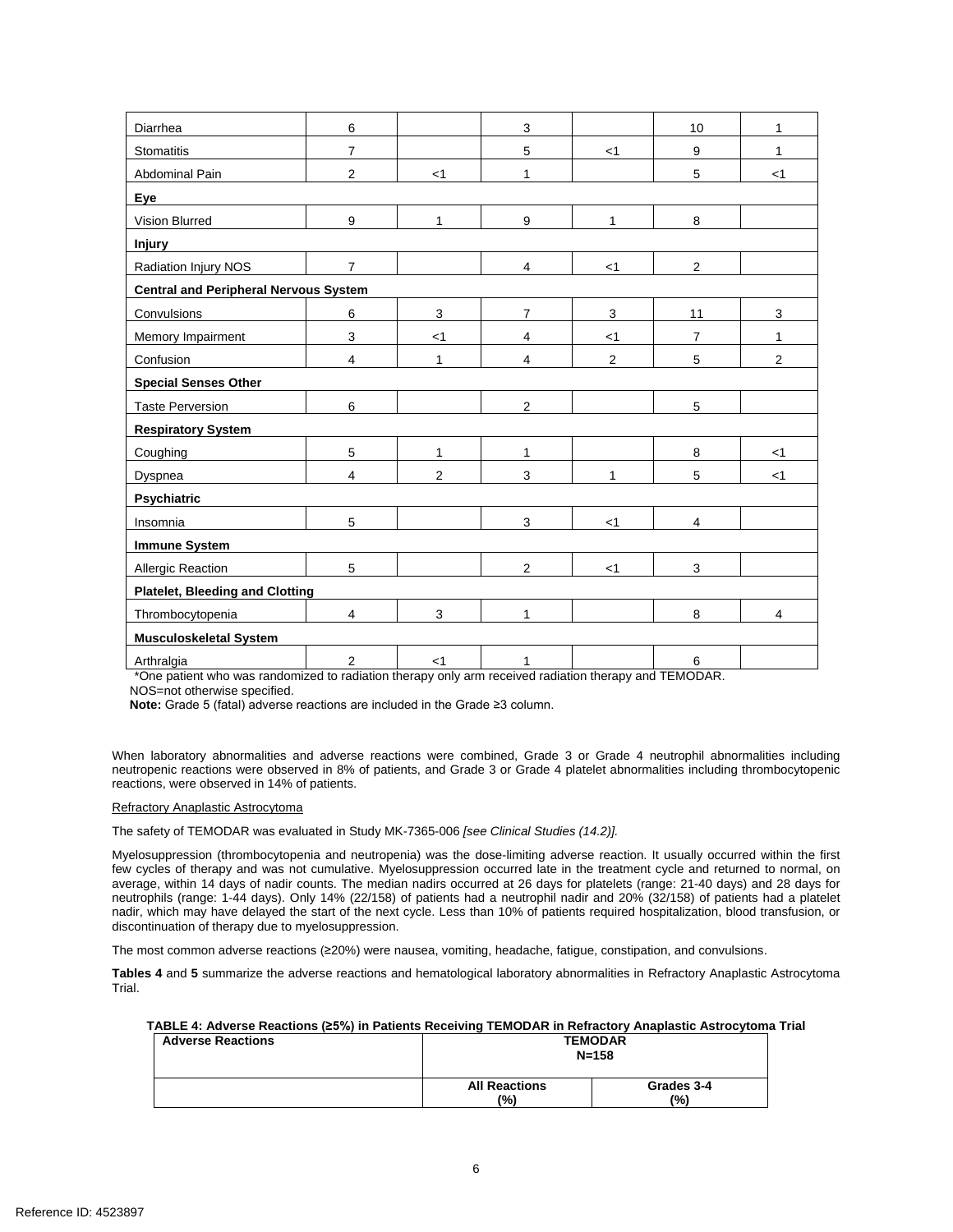| <b>Gastrointestinal System</b>               |                 |                         |  |  |  |
|----------------------------------------------|-----------------|-------------------------|--|--|--|
| Nausea                                       | 53              | 10                      |  |  |  |
| Vomiting                                     | 42              | 6                       |  |  |  |
| Constipation                                 | 33              | 1                       |  |  |  |
| Diarrhea                                     | 16              | $\overline{c}$          |  |  |  |
| Abdominal pain                               | 9               | 1                       |  |  |  |
| Anorexia                                     | 9               | 1                       |  |  |  |
| General                                      |                 |                         |  |  |  |
| Headache                                     | 41              | 6                       |  |  |  |
| Fatigue                                      | $\overline{34}$ | $\overline{\mathbf{4}}$ |  |  |  |
| Asthenia                                     | 13              | 6                       |  |  |  |
| Fever                                        | 13              | $\overline{2}$          |  |  |  |
| Back pain                                    | 8               | $\mathsf 3$             |  |  |  |
| <b>Central and Peripheral Nervous System</b> |                 |                         |  |  |  |
| Convulsions                                  | 23              | 5                       |  |  |  |
| Hemiparesis                                  | 18              | 6                       |  |  |  |
| <b>Dizziness</b>                             | 12              | 1                       |  |  |  |
| Coordination abnormal                        | 11              | 1                       |  |  |  |
| Amnesia                                      | 10              | $\overline{4}$          |  |  |  |
| Insomnia                                     | 10              |                         |  |  |  |
| Paresthesia                                  | 9               | $\mathbf{1}$            |  |  |  |
| Somnolence                                   | 9               | 3                       |  |  |  |
| Paresis                                      | 8               | 3                       |  |  |  |
| Urinary incontinence                         | 8               | $\overline{2}$          |  |  |  |
| Ataxia                                       | 8               | $\overline{2}$          |  |  |  |
| Dysphasia                                    | $\overline{7}$  | 1                       |  |  |  |
| Convulsions local                            | 6               |                         |  |  |  |
| Gait abnormal                                | 6               | 1                       |  |  |  |
| Confusion                                    | 5               |                         |  |  |  |
| Cardiovascular                               |                 |                         |  |  |  |
| Edema peripheral                             | 11              | 1                       |  |  |  |
| <b>Resistance Mechanism</b>                  |                 |                         |  |  |  |
| Infection viral                              | 11              |                         |  |  |  |
| <b>Endocrine</b>                             |                 |                         |  |  |  |
| Adrenal hypercorticism                       | 8               |                         |  |  |  |
| <b>Respiratory System</b>                    |                 |                         |  |  |  |
| Upper respiratory tract infection            | 8               |                         |  |  |  |
| <b>Pharyngitis</b>                           | $\overline{8}$  |                         |  |  |  |
| <b>Sinusitis</b>                             | $6\overline{6}$ |                         |  |  |  |
| Coughing                                     | $\overline{5}$  |                         |  |  |  |
| <b>Skin and Appendages</b>                   |                 |                         |  |  |  |
| Rash                                         | 8               |                         |  |  |  |
| Pruritus                                     | $\overline{8}$  | 1                       |  |  |  |
| <b>Urinary System</b>                        |                 |                         |  |  |  |
| Urinary tract infection                      | 8               |                         |  |  |  |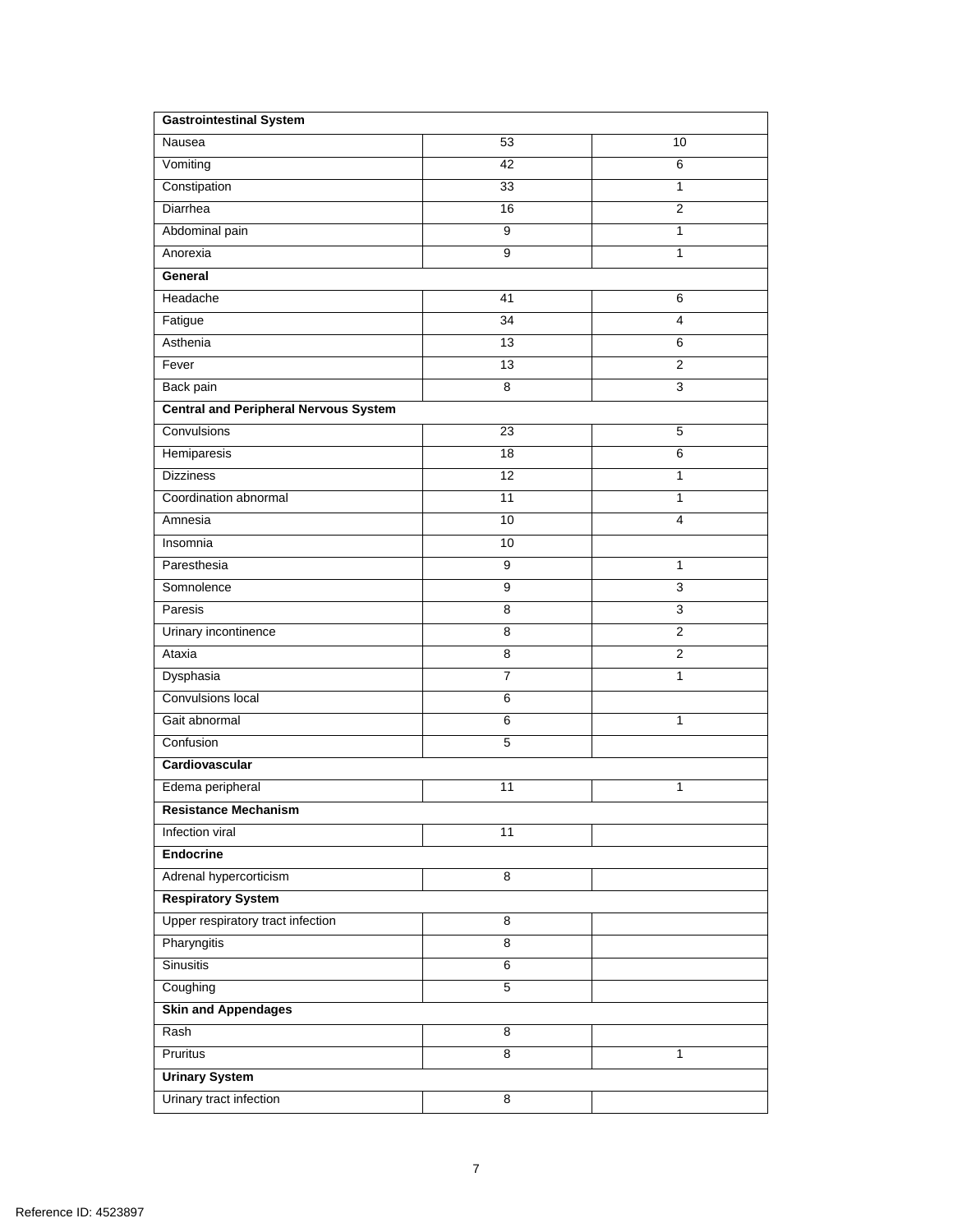| Micturition increased frequency | 6 |   |  |  |  |
|---------------------------------|---|---|--|--|--|
| <b>Psychiatric</b>              |   |   |  |  |  |
| Anxiety                         | 7 | 1 |  |  |  |
| Depression                      | 6 |   |  |  |  |
| <b>Reproductive Disorders</b>   |   |   |  |  |  |
| Breast pain, female             | 6 |   |  |  |  |
| <b>Metabolic</b>                |   |   |  |  |  |
| Weight increase                 | 5 |   |  |  |  |
| <b>Musculoskeletal System</b>   |   |   |  |  |  |
| Myalgia                         | 5 |   |  |  |  |
| <b>Vision</b>                   |   |   |  |  |  |
| Diplopia                        | 5 |   |  |  |  |
| Vision abnormal*                | 5 |   |  |  |  |

\*This term includes blurred vision; visual deficit; vision changes; and vision troubles.

## **TABLE 5: Grade 3 to 4 Adverse Hematologic Laboratory Abnormalities in Refractory Anaplastic Astrocytoma Trial**

|                       | <b>TEMODAR*1</b> |
|-----------------------|------------------|
| Decreased lymphocytes | 55%              |
| Decreased platelets   | 19%              |
| Decreased neutrophils | 14%              |
| Decreased leukocytes  | 11%              |
| Decreased hemoglobin  | 4%               |

\* Change from Grade 0 to 2 at baseline to Grade 3 or 4 during treatment.

**†** Denominator range= 142, 158

#### Hematological Toxicities for Advanced Gliomas:

higher rates of Grade 4 neutropenia (ANC < 0.5 x 10<sup>9</sup>/L) and thrombocytopenia (< 20 x 10<sup>9</sup>/L) than males in the first cycle of therapy (12% vs. 5% and 9% vs. 3%, respectively). In clinical trial experience with 110 to 111 females and 169 to 174 males (depending on measurements), females experienced

(12% vs. 5% and 9% vs. 3%, respectively).<br>In the entire safety database for which hematologic data exist (N=932), 7% (4/61) and 9.5% (6/63) of patients > 70 years experienced Grade 4 neutropenia or thrombocytopenia in the first cycle, respectively. For patients ≤ 70 years, 7% (62/871) and 5.5% (48/879) experienced Grade 4 neutropenia or thrombocytopenia in the first cycle, respectively. Pancytopenia, leukopenia, and anemia also occurred.

#### Adverse reactions with TEMODAR for injection

 Adverse reactions that were reported in 35 patients who received TEMODAR for injection that were not reported in patients who received TEMODAR capsules were pain, irritation, pruritus, warmth, swelling, and erythema at infusion site; petechiae; and hematoma.

## **6.2 Postmarketing Experience**

 voluntarily from a population of uncertain size, it is not always possible to reliably estimate their frequency or establish a causal The following adverse reactions have been identified during post-approval use of TEMODAR. Because these reactions are reported relationship to the drug exposure.

Dermatologic: Toxic epidermal necrolysis and Stevens-Johnson syndrome

Immune System: Hypersensitivity reactions, including anaphylaxis. Erythema multiforme, which resolved after discontinuation of TEMODAR and, in some cases, recurred upon rechallenge.

Hematopoietic: Prolonged pancytopenia, which may result in aplastic anemia and fatal outcomes.

Hepatobiliary: Fatal and severe hepatotoxicity, elevation of liver enzymes, hyperbilirubinemia, cholestasis, and hepatitis.

Infections: Serious opportunistic infections, including some cases with fatal outcomes, with bacterial, viral (primary and reactivated), fungal, and protozoan organisms.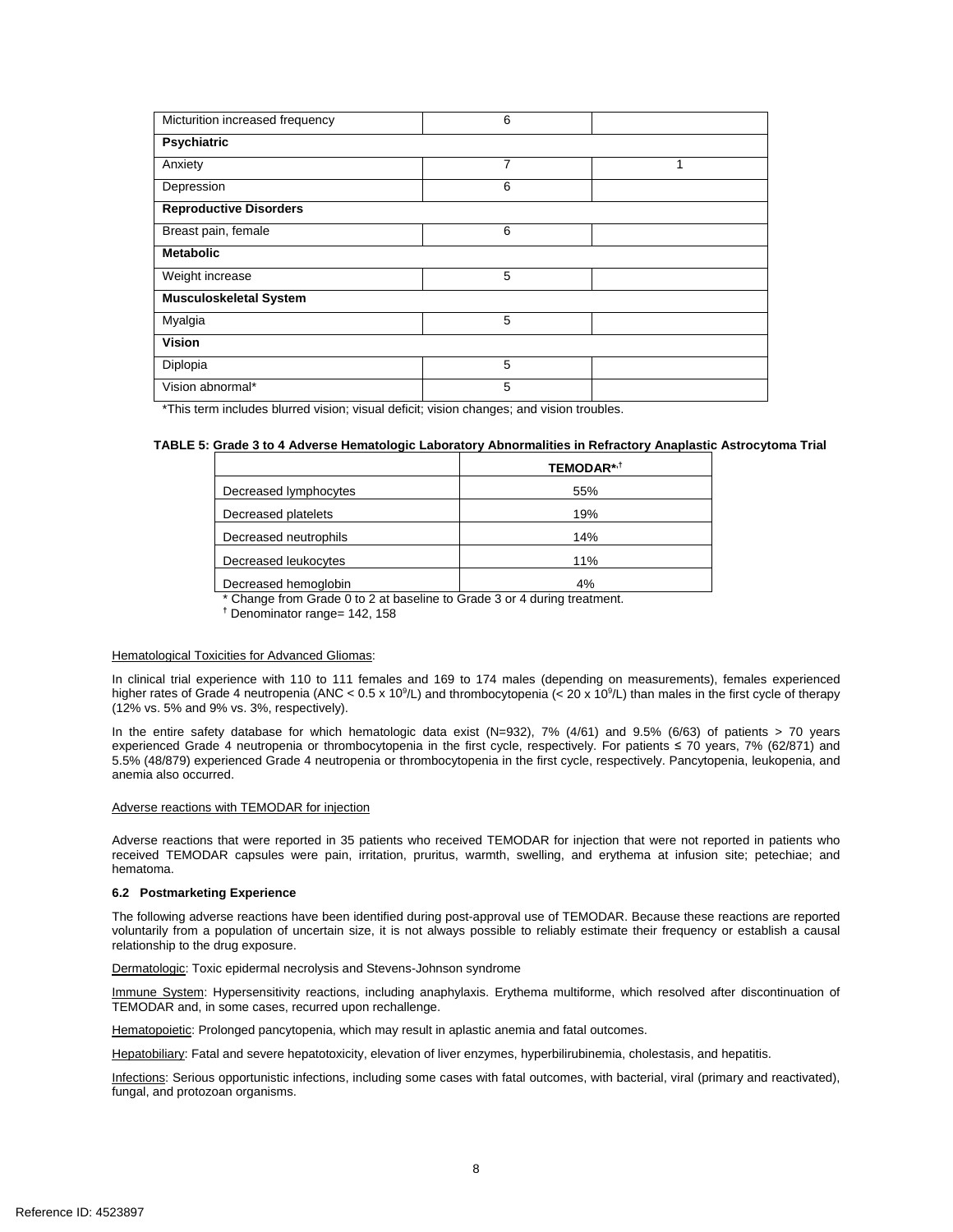Pulmonary: Interstitial pneumonitis, pneumonitis, alveolitis, and pulmonary fibrosis.

Endocrine: Diabetes insipidus

## **8 USE IN SPECIFIC POPULATIONS**

#### **8.1 Pregnancy**

#### Risk Summary

 Based on its mechanism of action *[see Clinical Pharmacology (12.1)]* and findings from animal studies, TEMODAR can cause fetal congenital malformations, including polymalformations with central nervous system, facial, cardiac, skeletal, and genitourinary system anomalies with exposure to TEMODAR during pregnancy. These cases report similar adverse developmental outcomes to those observed in animal studies. Administration of TEMODAR to rats and rabbits during the period of organogenesis caused numerous external, internal, and skeletal malformations at doses less than the maximum human dose based on body surface area *(see Data)*. Advise pregnant women of the potential risk to a fetus. harm when administered to a pregnant woman. Available postmarketing reports describe cases of spontaneous abortions and

In the U.S. general population, the estimated background risk of major birth defects and miscarriage in clinically recognized pregnancies is 2% to 4% and 15% to 20%, respectively.

## Data

#### *Animal Data*

malformations of the external and internal organs and skeleton in both species. In rabbits, temozolomide at the 150 mg/m<sup>2</sup> dose  $(0.75$  times the human dose of 200 mg/m<sup>2</sup>) caused embryolethality as indicated by increased resorptions. Five consecutive days of oral administration of temozolomide at doses of 75 and 150 mg/m<sup>2</sup> (0.38 and 0.75 times the human dose of 200 mg/m<sup>2</sup>) in rats and rabbits, respectively, during the period of organogenesis (Gestation Days 8-12) caused numerous

#### **8.2 Lactation**

 breastfed children, advise women not to breastfeed during treatment with TEMODAR and for at least 1 week after the final dose. There are no data on the presence of TEMODAR or its metabolites in human milk, the effects on a breastfed child, or the effects on milk production. Because of the potential for serious adverse reactions, including myelosuppression from temozolomide in the

#### **8.3 Females and Males of Reproductive Potential**

#### Pregnancy Testing

Verify pregnancy status in females of reproductive potential prior to initiating TEMODAR *[see Use in Specific Populations (8.1)]*.

#### Contraception

*Females* 

 TEMODAR can cause embryo-fetal harm when administered to a pregnant woman *[see Use in Specific Populations (8.1)]*. Advise females of reproductive potential to use effective contraception during treatment with TEMODAR and for at least 6 months after the last dose.

## *Males*

 Because of the potential for embryofetal toxicity and genotoxic effects on sperm cells, advise male patients with pregnant partners or female partners of reproductive potential to use condoms during treatment with TEMODAR and for at least 3 months after the final dose *[see Use in Specific Populations (8.1), Nonclinical Toxicology (13.1)]*.

Advise male patients not to donate semen during treatment with TEMODAR and for at least 3 months after the final dose.

#### Infertility

 TEMODAR may impair male fertility *[see Nonclinical Toxicology (13.1*)*]*. Limited data from male patients show changes in sperm parameters during treatment with TEMODAR; however, no information is available on the duration or reversibility of these changes.

#### **8.4 Pediatric Use**

 capsules were assessed, but not established, in 2 open-label studies in pediatric patients aged 3 to18 years. In one study, 29 and non-CNS tumors (9). The adverse reaction profile in pediatric patients was similar to adults. Safety and effectiveness of TEMODAR have not been established in pediatric patients. Safety and effectiveness of TEMODAR patients with recurrent brain stem glioma and 34 patients with recurrent high-grade astrocytoma were enrolled. In a second study conducted by the Children's Oncology Group (COG), 122 patients were enrolled, including patients with medulloblastoma/PNET (29), high grade astrocytoma (23), low grade astrocytoma (22), brain stem glioma (16), ependymoma (14), other CNS tumors (9),

#### **8.5 Geriatric Use**

 In the Newly Diagnosed Glioblastoma trial, Study MK-7365-051, 15% of patients were 65 years and older. This study did not include sufficient numbers of patients aged 65 years and older to determine differences in effectiveness from younger patients. No overall differences in safety were observed between patients ≥65 years and younger patients.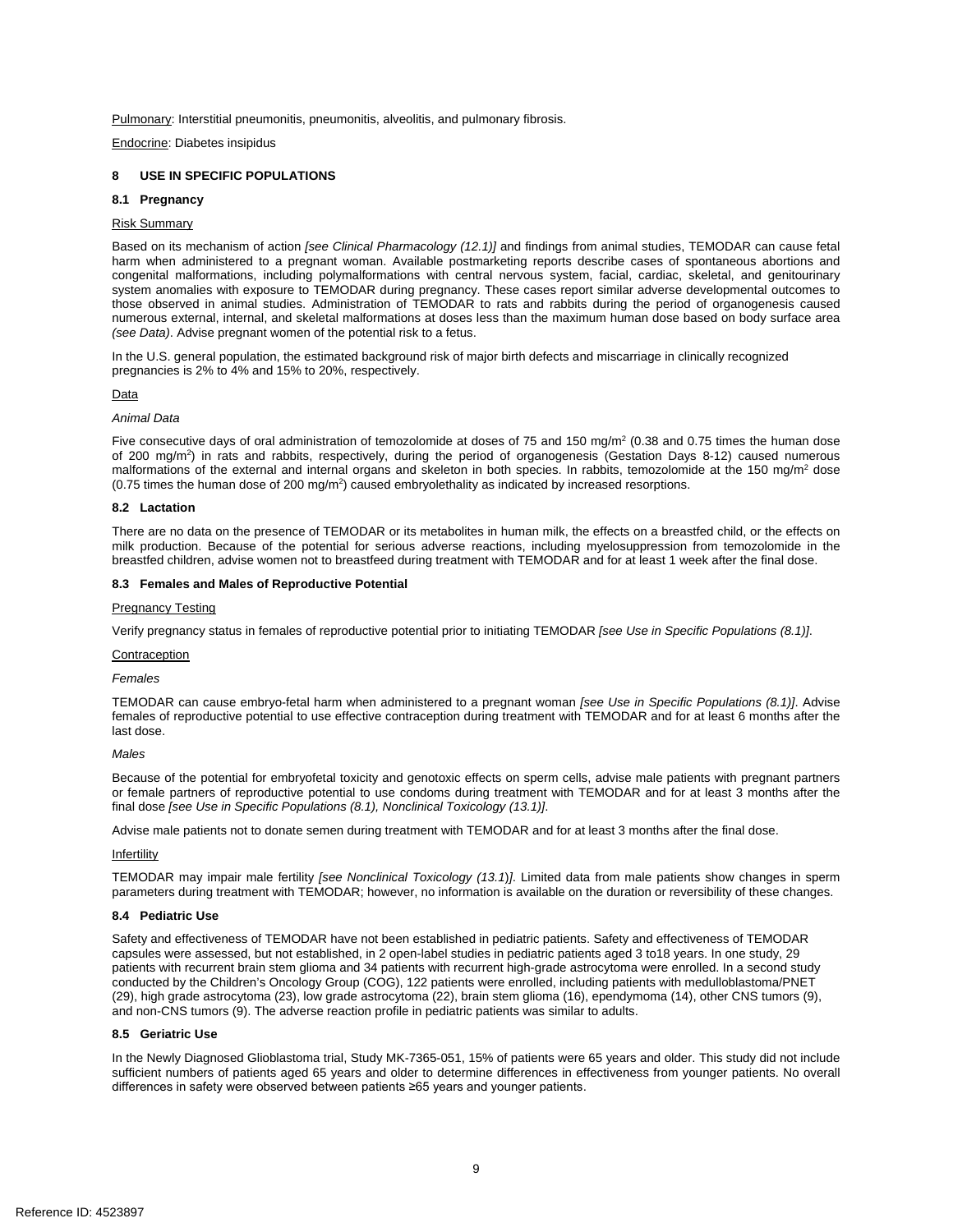In the Refractory Anaplastic Astrocytoma trial, Study MK-7365-0006, 4% of patients were 70 years and older. This study did not include sufficient numbers of patients aged 70 years and older to determine differences in effectiveness from younger patients. cycle of therapy than patients less than 70 years of age *[see Warnings and Precautions (5.1), Adverse Reactions (6.1)]*. Patients 70 years and older had a higher incidence of Grade 4 neutropenia (25%) and Grade 4 thrombocytopenia (20%) in the first

#### **8.6 Renal Impairment**

 No dosage adjustment is recommended for patients with creatinine clearance (CLcr) of 36 to 130 mL/min/m2 *[see Clinical Pharmacology (12.3)]*. The recommended dose of TEMODAR has not been established for patients with severe renal impairment  $(CLcr < 36 mL/min/m<sup>2</sup>)$  or for patients with end-stage renal disease on dialysis.

#### **8.7 Hepatic Impairment**

 No dosage adjustment is recommended for patients with mild to moderate hepatic impairment (Child Pugh class Aand B) *[see*  impairment (Child-Pugh class C). *Clinical Pharmacology (12.3)*]. The recommended dose of TEMODAR has not been established for patients with severe hepatic

## **10 OVERDOSAGE**

 Dose-limiting toxicity was myelosuppression and was reported with any dose but is expected to be more severe at higher doses. An overdose of 2000 mg per day for 5 days was taken by one patient and the adverse reactions reported were pancytopenia, pyrexia, multi-organ failure, and death. There are reports of patients who have taken more than 5 days of treatment (up to 64 days), with adverse reactions reported including myelosuppression, which in some cases was severe and prolonged, and infections and resulted in death. In the event of an overdose, monitor complete blood count and provide supportive measures as necessary.

## **11 DESCRIPTION**

 8-carboxamide. The structural formula of temozolomide is: Temozolomide is an alkylating drug. The chemical name of temozolomide is 3,4-dihydro-3-methyl-4-oxoimidazo[5,1-d]-*as*-tetrazine-



The material is a white to light tan/light pink powder with a molecular formula of  $C_6H_6N_6O_2$  and a molecular weight of 194.15. The molecule is stable at acidic pH (<5) and labile at pH >7; hence TEMODAR can be administered orally and intravenously. The prodrug, temozolomide, is rapidly hydrolyzed to the active 5-(3-methyltriazen-1-yl) imidazole-4-carboxamide (MTIC) at neutral and alkaline pH values, with hydrolysis taking place even faster at alkaline pH.

## TEMODAR capsules

 temozolomide. The inactive ingredients are as follows: TEMODAR (temozolomide) capsules for oral use contains either 5 mg, 20 mg, 100 mg, 140 mg, 180 mg, or 250 mg of

- • *TEMODAR 5 mg:* lactose anhydrous (132.8 mg), colloidal silicon dioxide (0.2 mg), sodium starch glycolate (7.5 mg), tartaric acid (1.5 mg), and stearic acid (3 mg).
- • *TEMODAR 20 mg:* lactose anhydrous (182.2 mg), colloidal silicon dioxide (0.2 mg), sodium starch glycolate (11 mg), tartaric acid (2.2 mg), and stearic acid (4.4 mg).
- acid (3 mg), and stearic acid (6 mg). • *TEMODAR 100 mg:* lactose anhydrous (175.7 mg), colloidal silicon dioxide (0.3 mg), sodium starch glycolate (15 mg), tartaric
- *TEMODAR 140 mg: lactose anhydrous (246 mg), colloidal silicon dioxide (0.4 mg), sodium starch glycolate (21 mg), tartaric* acid (4.2 mg), and stearic acid (8.4 mg).
- • *TEMODAR 180 mg:* lactose anhydrous (316.3 mg), colloidal silicon dioxide (0.5 mg), sodium starch glycolate (27 mg), tartaric acid (5.4 mg), and stearic acid (10.8 mg).
- • *TEMODAR 250 mg:* lactose anhydrous (154.3 mg), colloidal silicon dioxide (0.7 mg), sodium starch glycolate (22.5 mg), tartaric acid (9 mg), and stearic acid (13.5 mg).

The body of the capsules is made of gelatin, and is opaque white. The cap is also made of gelatin, and the colors vary based on the dosage strength. The capsule body and cap are imprinted with pharmaceutical branding ink, which contains shellac, dehydrated alcohol, isopropyl alcohol, butyl alcohol, propylene glycol, purified water, strong ammonia solution, potassium hydroxide, and ferric oxide.

- • *TEMODAR 5 mg:* The green cap contains gelatin, titanium dioxide, iron oxide yellow, sodium lauryl sulfate, and FD&C Blue #2.
- • *TEMODAR 20 mg:* The yellow cap contains gelatin, sodium lauryl sulfate, and iron oxide yellow.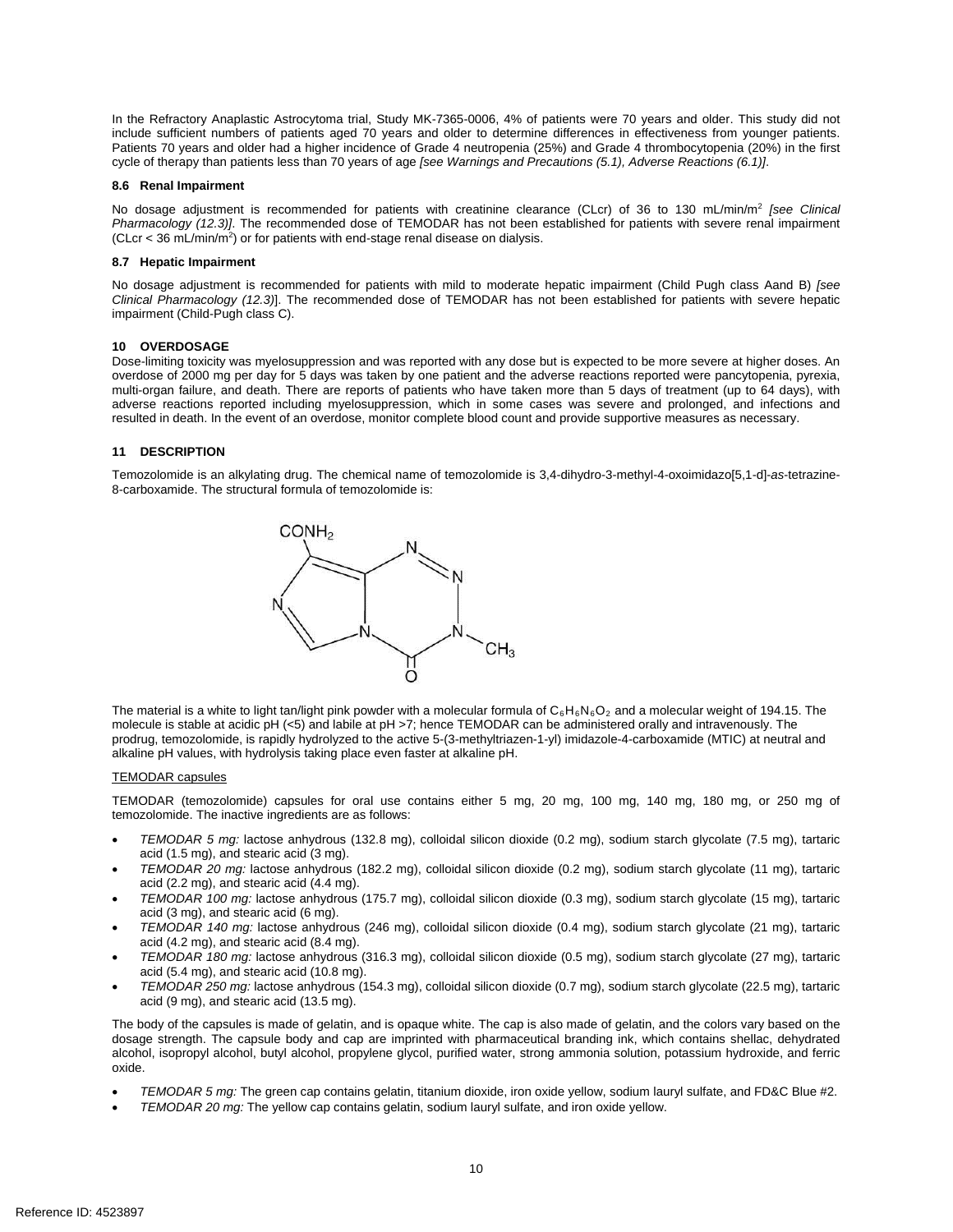- TEMODAR 100 mg: The pink cap contains gelatin, titanium dioxide, sodium lauryl sulfate, and iron oxide red.
- • *TEMODAR 140 mg:* The blue cap contains gelatin, sodium lauryl sulfate, and FD&C Blue #2.
- • *TEMODAR 180 mg:* The orange cap contains gelatin, iron oxide red, iron oxide yellow, titanium dioxide, and sodium lauryl sulfate.
- TEMODAR 250 mg: The white cap contains gelatin, titanium dioxide, and sodium lauryl sulfate.

#### **TEMODAR** for injection

<u>TEMODAR for injection</u><br>TEMODAR (temozolomide) for injection is for intravenous use. Each single-dose vial contains 100 mg of sterile and pyrogen-free lyophilized powder. The inactive ingredients are: mannitol (600 mg), L-threonine (160 mg), polysorbate 80 (120 mg), sodium citrate dihydrate (235 mg), and hydrochloric acid (160 mg).

#### **12 CLINICAL PHARMACOLOGY**

#### **12.1 Mechanism of Action**

Alkylation (methylation) occurs mainly at the  $O<sup>6</sup>$  and  $N<sup>7</sup>$  positions of guanine. Temozolomide is not directly active but undergoes rapid nonenzymatic conversion at physiologic pH to the reactive compound 5-(3 methyltriazen-1-yl)-imidazole-4-carboxamide (MTIC). The cytotoxicity of MTIC is thought to be primarily due to alkylation of DNA.

#### **12.3 Pharmacokinetics**

Following a single oral dose of 150 mg/m<sup>2</sup>, the mean C<sub>max</sub> value for temozolomide was 7.5 mcg/mL and for MTIC was 282 ng/mL. The mean AUC value for temozolomide was 23.4 mcg·hr/mL and for MTIC was 864 ng·hr/mL.

Following a single 90-minute intravenous infusion of 150 mg/m<sup>2</sup>, the mean C<sub>max</sub> value for temozolomide was 7.3 mcg/mL and for MTIC was 276 ng/mL. The mean AUC value for temozolomide was 24.6 mcg·hr/mL and for MTIC was 891 ng·hr/mL.

Temozolomide exhibits linear kinetics over the therapeutic dosing range of 75 mg/m<sup>2</sup>/day to 250 mg/m<sup>2</sup>/day.

#### **Absorption**

The median  $\mathsf{T}_{\mathsf{max}}$  is 1 hour.

#### *Effect of Food*

The mean C<sub>max</sub> and AUC decreased by 32% and 9%, respectively, and median T<sub>max</sub> increased by 2-fold (from 1-2.25 hours) when 2 slices of toast, 2 pats of butter, and 8 oz whole milk). TEMODAR capsules were administered after a modified high-fat breakfast (587 calories comprised of 1 fried egg, 2 strips of bacon,

#### **Distribution**

Temozolomide has a mean apparent volume of distribution of 0.4 L/kg (%CV=13%). The mean percent bound of drug-related total radioactivity is 15%.

#### **Elimination**

Clearance of temozolomide is about  $5.5 \text{ L/hr/m}^2$  and the mean elimination half-life is 1.8 hours.

#### *Metabolism*

 MTIC is further hydrolyzed to 5-amino-imidazole-4-carboxamide (AIC), which is known to be an intermediate in purine and nucleic acid biosynthesis, and to methylhydrazine, which is believed to be the active alkylating species. Cytochrome P450 enzymes play only a minor role in the metabolism of temozolomide and MTIC. Relative to the AUC of temozolomide, the exposure to MTIC and Temozolomide is spontaneously hydrolyzed at physiologic pH to the active species, MTIC and to temozolomide acid metabolite. AIC is 2.4% and 23%, respectively.

#### *Excretion*

 and unidentified polar metabolite(s) (17%). About 38% of the administered temozolomide total radioactive dose is recovered over 7 days: 38% in urine and 0.8% in feces. The majority of the recovery of radioactivity in urine is unchanged temozolomide (6%), AIC (12%), temozolomide acid metabolite (2.3%),

#### Specific Populations

 No clinically meaningful differences in the pharmacokinetics of temozolomide were observed based on age (range: 19-78 years), gender, smoking status (smoker vs. non-smoker), creatinine clearance (CLcr) of 36 to 130 mL/min/m<sup>2</sup>, or mild to moderate hepatic mL/min/m<sup>2</sup>, end-stage renal disease on dialysis, or severe hepatic impairment (Child-Pugh class C). impairment (Child Pugh class A and B). The pharmacokinetics of temozolomide has not been studied in patients with CLcr < 36

#### Drug Interaction Studies

*Effect of Other Drugs on Temozolomide Pharmacokinetics* 

In a multiple-dose study, administration of TEMODAR capsules with ranitidine did not change the C<sub>max</sub> or AUC values for temozolomide or MTIC.

A population analysis indicated that administration of valproic acid decreases the clearance of temozolomide by about 5%*.*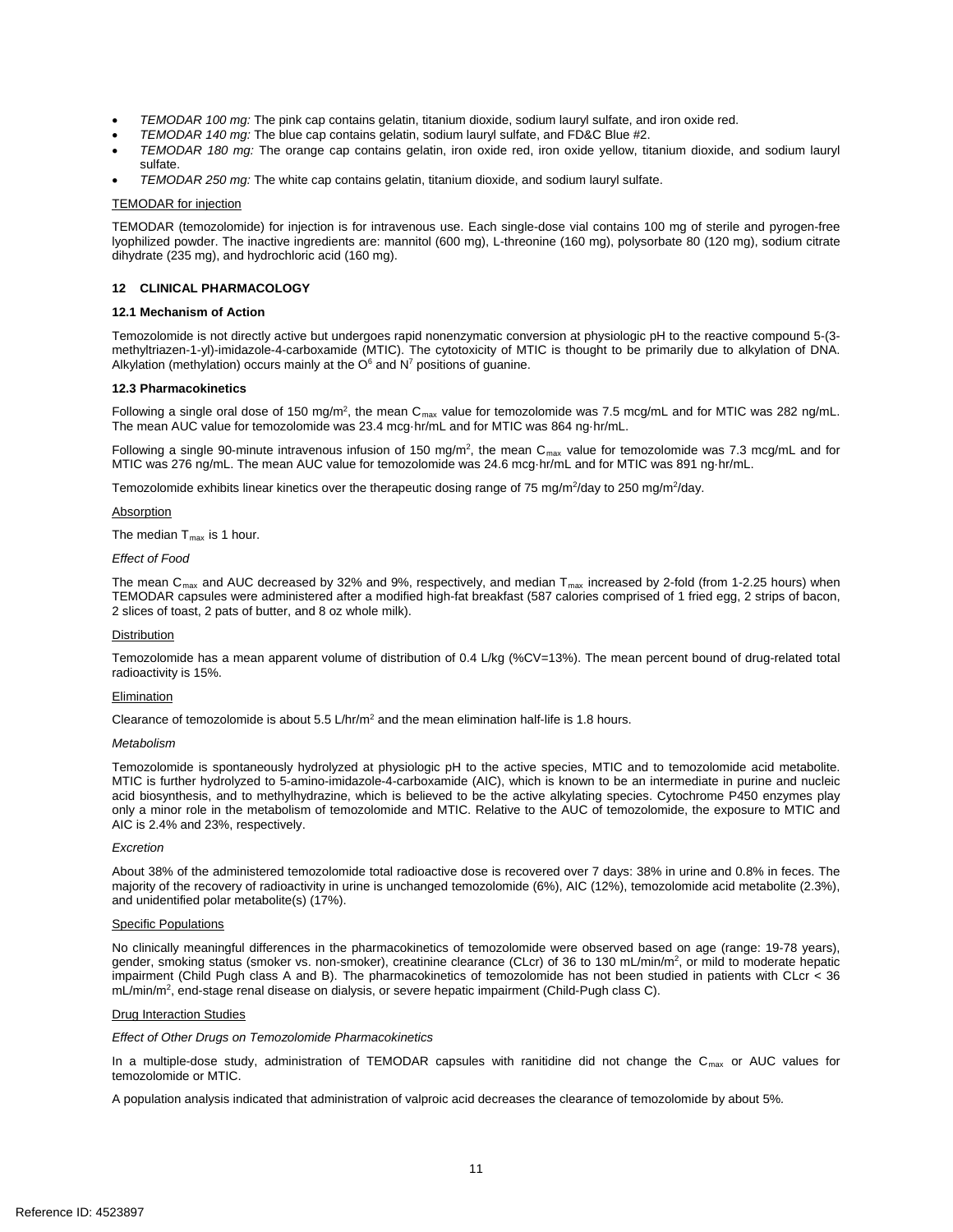A population analysis did not demonstrate any influence of coadministered dexamethasone, prochlorperazine, phenytoin, carbamazepine, ondansetron, histamine-2-receptor antagonists, or phenobarbital on the clearance of orally administered TEMODAR.

## **13 NONCLINICAL TOXICOLOGY**

## **13.1 Carcinogenesis, Mutagenesis, Impairment of Fertility**

 seminal vesicles, salivary glands, abdominal cavity, uterus, and prostate, carcinomas of the seminal vesicles, schwannomas of the dose. Mammary tumors were also induced following 3 cycles of temozolomide at the maximum recommended daily dose. Temozolomide is carcinogenic in rats at doses less than the maximum recommended human dose. Temozolomide induced mammary carcinomas in both males and females at doses 0.13 to 0.63 times the maximum human dose (25-125 mg/m<sup>2</sup>) when administered orally on 5 consecutive days every 28 days for 6 cycles. Temozolomide also induced fibrosarcomas of the heart, eye, heart, optic nerve, and harderian gland, and adenomas of the skin, lung, pituitary, and thyroid at doses 0.5 times the maximum daily

Temozolomide is a mutagen and a clastogen. In a reverse bacterial mutagenesis assay (Ames assay), temozolomide increased revertant frequency in the absence and presence of metabolic activation. Temozolomide was clastogenic in human lymphocytes in the presence and absence of metabolic activation.

Temozolomide impairs male fertility. Temozolomide caused syncytial cells/immature sperm formation at doses of 50 and 125 mg/m<sup>2</sup>  $(0.25$  and 0.63 times the human dose of 200 mg/m<sup>2</sup>) in rats and dogs, respectively, and testicular atrophy in dogs at 125 mg/m<sup>2</sup>.

## **13.2 Animal Toxicology and/or Pharmacology**

 Toxicology studies in rats and dogs identified a low incidence of hemorrhage, degeneration, and necrosis of the retina at temozolomide doses equal to or greater than 125 mg/m<sup>2</sup> (0.63 times the human dose of 200 mg/m<sup>2</sup>). These changes were most commonly seen at doses where mortality was observed.

## **14 CLINICAL STUDIES**

## **14.1 Newly Diagnosed Glioblastoma**

 The efficacy of TEMODAR was evaluated in Study MK-7365-051, a randomized (1:1), multicenter, open-label trial. Eligible patients concomitant TEMODAR 75 mg/m<sup>2</sup> once daily starting the first day of radiation therapy and continuing until the last day of radiation therapy for 42 days (with a maximum of 49 days), followed by TEMODAR 150 mg/m<sup>2</sup> or 200 mg/m<sup>2</sup> once daily on Days 1 to 5 of each 28-day cycle, starting 4 weeks after the end of radiation therapy and continuing for 6 cycles. In both arms, focal radiation therapy was delivered as 60 Gy/30 fractions and included radiation to the tumor bed or resection site with a 2- to 3-cm margin. PCP prophylaxis was required during the concomitant phase, regardless of lymphocyte count and continued until recovery of lymphocyte count to grade 1 or less. The major efficacy outcome measure was overall survival. were required to have newly diagnosed glioblastoma. Patients were randomized to receive either radiation therapy alone or

 A total of 573 patients were randomized, 287 to TEMODAR and radiation therapy and 286 to radiation therapy alone. At the time of disease progression, TEMODAR was administered as salvage therapy in 161 patients of the 282 (57%) in the radiation therapy alone arm and 62 patients of the 277 (22%) in the TEMODAR and radiation therapy arm.

 The addition of concomitant and maintenance TEMODAR to radiation therapy for the treatment of patients with newly diagnosed glioblastoma showed a statistically significant improvement in overall survival compared to radiotherapy alone (**Figure 1**). The hazard ratio (HR) for overall survival was 0.63 (95% CI: 0.52, 0.75) with a log-rank *P*<0.0001 in favor of the TEMODAR arm. The median survival was increased by 2.5 months in the TEMODAR arm.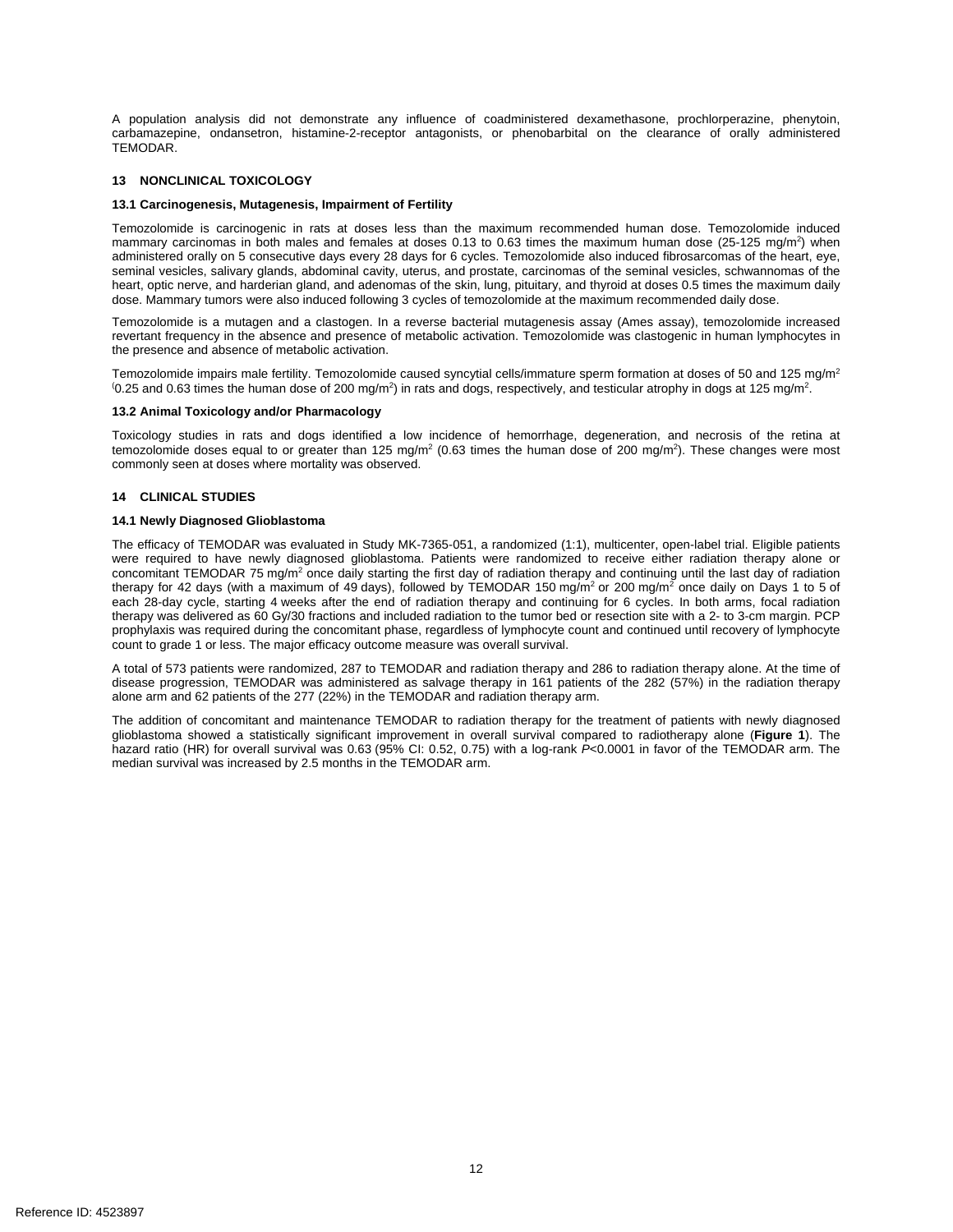**FIGURE 1: Kaplan-Meier Curves for Overall Survival (ITT Population) in Newly Diagnosed Glioblastoma Trial ITT Population: Overall Survival** 



## **14.2 Refractory Anaplastic Astrocytoma**

 The efficacy of TEMODAR was evaluated in Study MK-7365-006, a single-arm, multicenter trial. Eligible patients had anaplastic astrocytoma at first relapse and a baseline Karnofsky performance status (KPS) of 70 or greater. Patients had previously received disease progression on prior therapy with both a nitrosourea and procarbazine and their malignancy was considered refractory to at a starting dose of 150 mg/m<sup>2</sup>/day. If ANC was ≥1.5 x 10<sup>9</sup>/L and platelet count was ≥100 x 10<sup>9</sup>/L at the nadir and on Day 1 of the survival at 6 months and the additional efficacy outcome measures were overall survival and overall response rate. radiation therapy and may also have previously received a nitrosourea with or without other chemotherapy. Fifty-four patients had chemotherapy (refractory anaplastic astrocytoma population). TEMODAR capsules were given on Days 1 to 5 of each 28-day cycle next cycle, the TEMODAR dose was increased to 200 mg/m<sup>2</sup>/day. The major efficacy outcome measure was progression-free

 In the refractory anaplastic astrocytoma population (n=54), the median age was 42 years (range: 19 to 76); 65% were male; and 72% had a KPS of >80. Sixty-three percent of patients had surgery other than a biopsy at the time of initial diagnosis. Of those patients undergoing resection, 73% underwent a subtotal resection and 27% underwent a gross total resection. Eighteen percent of patients had surgery at the time of first relapse. The median time from initial diagnosis to first relapse was 13.8 months (range: 4.2 months to 6.3 years).

 In the refractory anaplastic astrocytoma population, the overall response rate (CR+PR) was 22% (12 of 54 patients) and the complete response rate was 9% (5 of 54 patients). The median duration of all responses was 50 weeks (range: 16 to 114 weeks) and the median duration of complete responses was 64 weeks (range: 52 to 114 weeks). In this population, progression-free Median progression-free survival was 4.4 months. Overall survival at 6 months was 74% (95% CI: 62%, 86%) and 12-month overall survival at 6 months was 45% (95% CI: 31%, 58%) and progression-free survival at 12 months was 29% (95% CI: 16%, 42%). survival was 65% (95% CI: 52%, 78%). Median overall survival was 15.9 months.

## **15 REFERENCES**

1. "OSHA Hazardous Drugs." *OSHA*. http://www.osha.gov/SLTC/hazardousdrugs/index.

#### **16 HOW SUPPLIED/STORAGE AND HANDLING**

TEMODAR is a cytotoxic drug. Follow applicable special handling and disposal procedures.1

#### TEMODAR capsules

TEMODAR capsules are supplied in child-resistant sachets containing the following capsule strengths:

 *5 mg:* opaque white bodies with green caps. The capsule body is imprinted with two stripes, the dosage strength, and the Schering-Plough logo. The cap is imprinted with "TEMODAR". They are supplied as follows:

5-count – NDC 0085-3004-03 14-count – NDC 0085-3004-04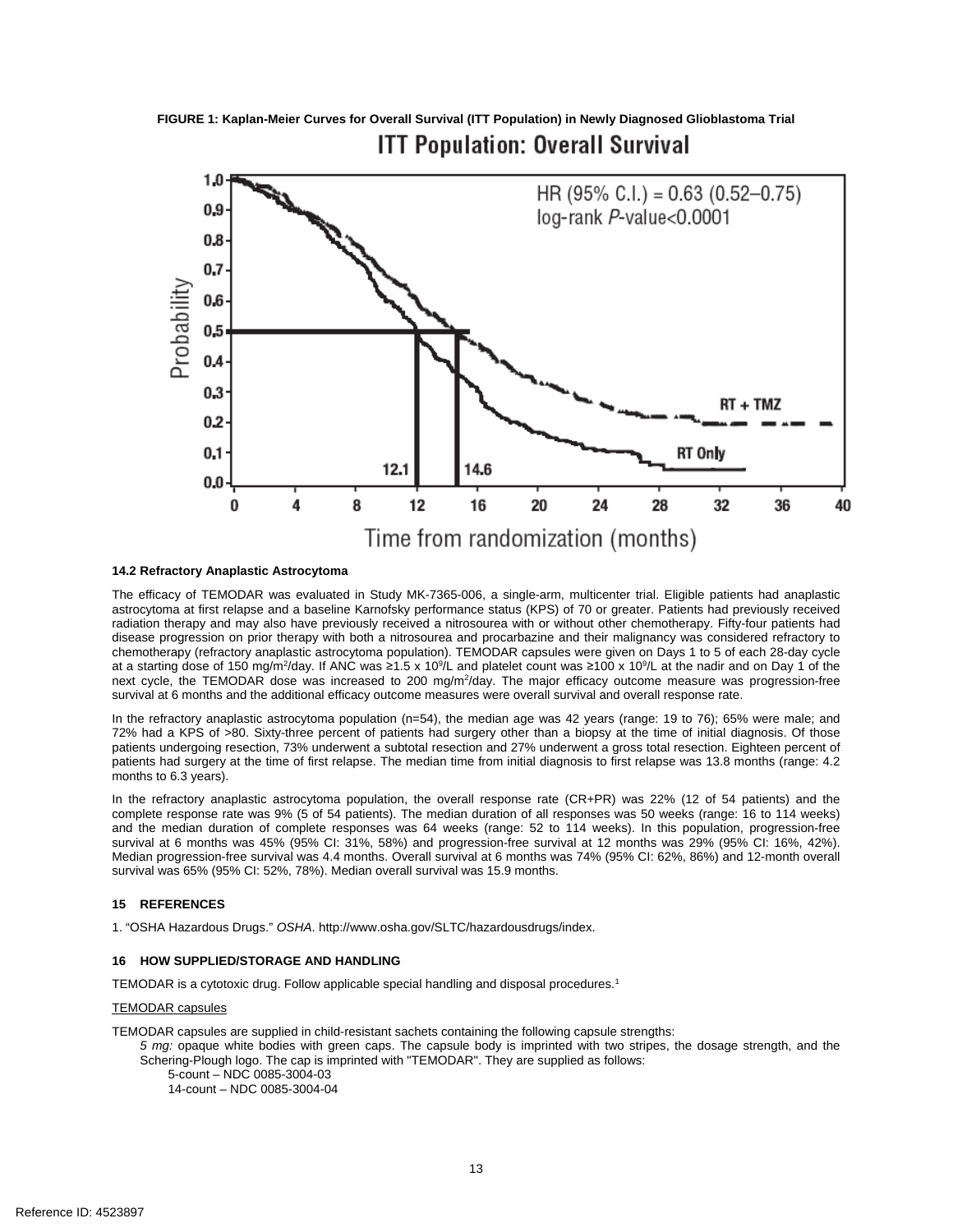*20 mg:* opaque white bodies with yellow caps. The capsule body is imprinted with two stripes, the dosage strength, and the Schering-Plough logo. The cap is imprinted with "TEMODAR". They are supplied as follows:

5-count – NDC 0085-1519-03 14-count – NDC 0085-1519-04

 *100 mg:* opaque white bodies with pink caps. The capsule body is imprinted with two stripes, the dosage strength, and the Schering-Plough logo. The cap is imprinted with "TEMODAR". They are supplied as follows: 5-count – NDC 0085-1366-03

14-count – NDC 0085-1366-04

*140 mg:* opaque white bodies with blue caps. The capsule body is imprinted with two stripes, the dosage strength, and the Schering-Plough logo. The cap is imprinted with "TEMODAR". They are supplied as follows:

5-count – NDC 0085-1425-03 14-count – NDC 0085-1425-04

 Schering-Plough logo. The cap is imprinted with "TEMODAR". They are supplied as follows: *180 mg:* opaque white bodies with orange caps. The capsule body is imprinted with two stripes, the dosage strength, and the

5-count – NDC 0085-1430-03 14-count – NDC 0085-1430-04

 *250 mg:* opaque white bodies with white caps. The capsule body is imprinted with two stripes, the dosage strength, and the Schering-Plough logo. The cap is imprinted with "TEMODAR". They are supplied as follows: 5-count – NDC 0085-1417-02

Store TEMODAR Capsules at 25°C (77°F); excursions permitted to 15°C to 30°C (59°F to 86°F) [see USP Controlled Room Temperature].

## TEMODAR for injection

 TEMODAR for injection is supplied in single-dose glass vials containing 100 mg temozolomide. The lyophilized powder is white to light tan/light pink.

NDC 0085-1381-01

Store TEMODAR for injection refrigerated at 2°C to 8°C (36°F to 46°F).

## **17 PATIENT COUNSELING INFORMATION**

Advise the patient to read the FDA-approved patient labeling (Patient Information).

#### Myelosuppression

 Inform patients that TEMODAR can cause low blood cell counts and the need for frequent monitoring of blood cell counts. Advise patients to contact their healthcare provider immediately for bleeding, fever, or other signs of infection *[see Warnings and Precautions (5.1)].* 

#### Myelodysplastic Syndrome and Secondary Malignancies

 $(5.2)$ . Advise patients of the increased risk of myelodysplastic syndrome and secondary malignancies *[see Warnings and Precautions* 

## *(5.2)]. Pneumocystis* Pneumonia

 Advise patients of the increased risk of Pneumocystis pneumonia and to contact their healthcare provided immediately for new or worsening pulmonary symptoms. Inform patients that prophylaxis for Pneumocystis pneumonia may be needed *[see Dosage and Administration (2.1), Warnings and Precautions (5.3)]*.

## Hepatotoxicity

Advise patients of the increased risk of hepatotoxicity and to contact their healthcare provider immediately for signs or symptoms of hepatoxicity *[see Warnings and Precautions (5.4)]*.

#### Administration Instructions

 Advise patient to not open capsules. If capsules are accidentally opened or damaged, advise patients to take rigorous precautions with capsule contents to avoid inhalation or contact with the skin or mucous membranes. In case of powder contact, the hands should be washed. *[see Dosage and Administration (2.3)]*.

## Embryo-Fetal Toxicity

Advise pregnant women and females of reproductive potential of the potential risk to a fetus. Advise females to inform their healthcare provider of a known or suspected pregnancy *[see Warnings and Precautions (5.5), Use in Specific Populations (8.1)]*.

Advise females of reproductive potential to use effective contraception during treatment with TEMODAR and for at least 6 months after the last dose *[see Use in Specific Populations (8.3)]*.

Advise male patients with pregnant partners or female partners of reproductive potential to use condoms during treatment with TEMODAR and for at least 3 months after the final dose *[see Use in Specific Populations (8.3), Nonclinical Toxicology (13.1)]*.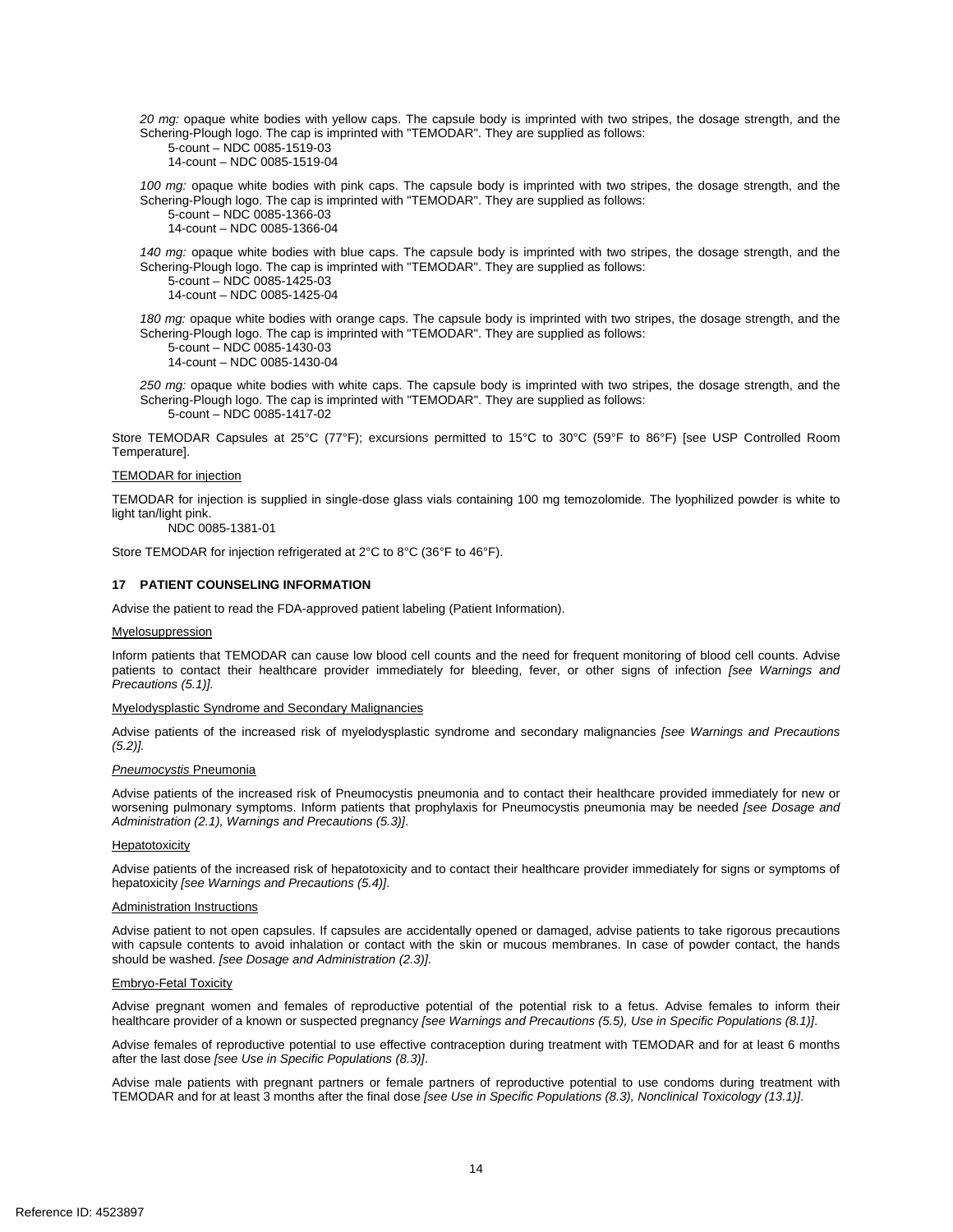Advise male patients not to donate semen during treatment with TEMODAR and for at least 3 months after the final dose *[see Use in Specific Populations (8.3), Nonclinical Toxicology (13.1)]*.

## **Lactation**

 Advise women not to breastfeed during treatment with TEMODAR and for at least 1 week after the final dose *[see Use in Specific Populations (8.2)].* 

## **Infertility**

Advise males of reproductive potential that TEMODAR may impair fertility *[see Use in Specific Populations (8.3), Nonclinical Toxicology (13.1)].* 

Distributed by: Merck Sharp & Dohme Corp., a subsidiary of MERCK & CO., INC., Whitehouse Station, NJ 08889, USA

For patent information: www.merck.com/product/patent/home.html

Copyright © 1999-2019 Merck Sharp & Dohme Corp., a subsidiary of **Merck & Co., Inc**. All rights reserved.

uspi-mk7365-mtl-1911r022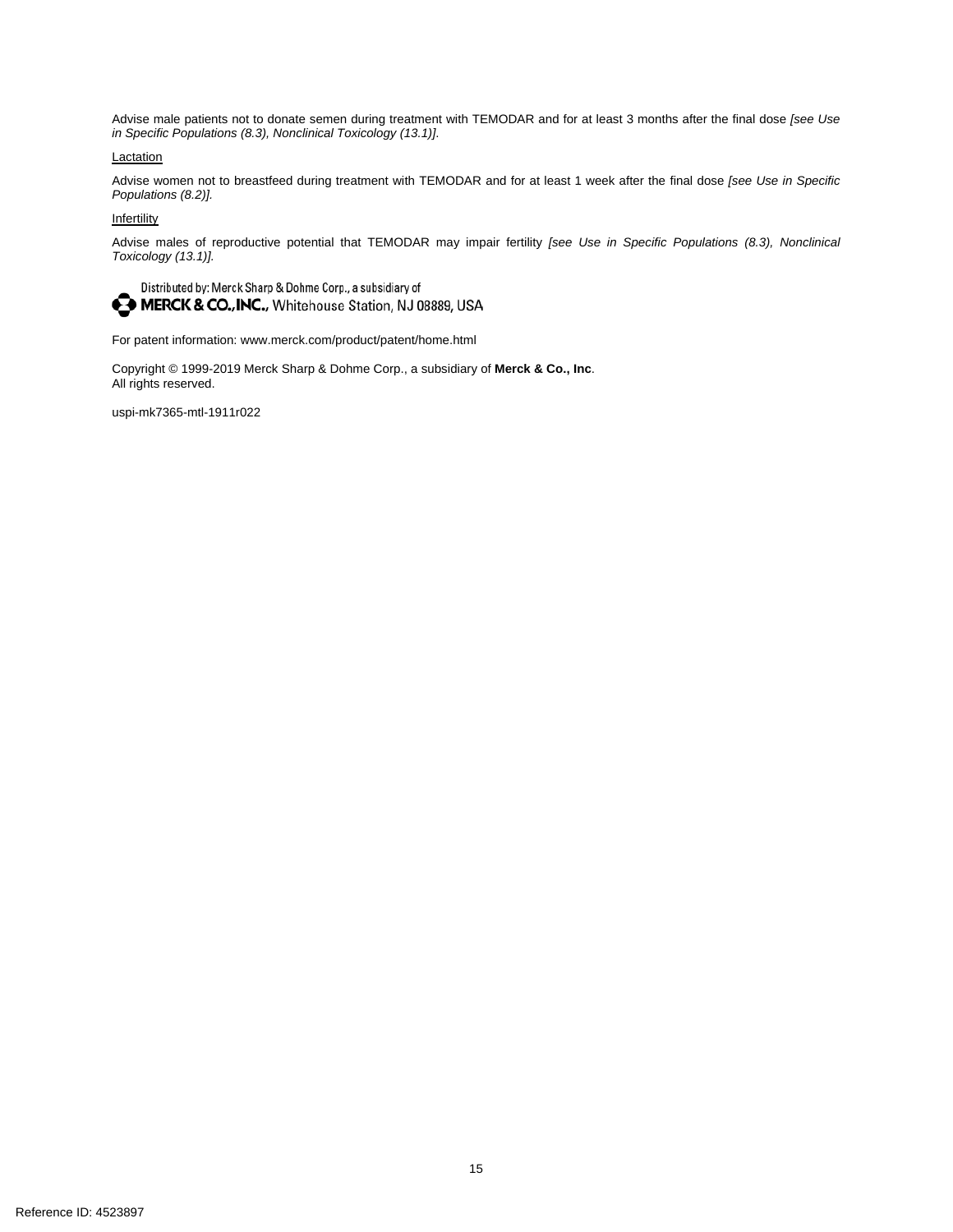| <b>Patient Information</b>                                                                                                                                                                                                                                                                                                                                                                                                                                                                                                                                                                                      |                                                                                                                                                                                                                                                                                                                                                                                                                                                                                    |
|-----------------------------------------------------------------------------------------------------------------------------------------------------------------------------------------------------------------------------------------------------------------------------------------------------------------------------------------------------------------------------------------------------------------------------------------------------------------------------------------------------------------------------------------------------------------------------------------------------------------|------------------------------------------------------------------------------------------------------------------------------------------------------------------------------------------------------------------------------------------------------------------------------------------------------------------------------------------------------------------------------------------------------------------------------------------------------------------------------------|
| TEMODAR <sup>®</sup> (tem-o-dar)<br>(temozolomide)<br>capsules                                                                                                                                                                                                                                                                                                                                                                                                                                                                                                                                                  | TEMODAR <sup>®</sup> (tem-o-dar)<br>(temozolomide)<br>for injection                                                                                                                                                                                                                                                                                                                                                                                                                |
| What is the most important information I should know about TEMODAR?                                                                                                                                                                                                                                                                                                                                                                                                                                                                                                                                             |                                                                                                                                                                                                                                                                                                                                                                                                                                                                                    |
| TEMODAR may cause birth defects.<br>Females and female partners of male patients who take TEMODAR:<br>Avoid becoming pregnant while taking TEMODAR.<br>$\circ$<br>$\circ$<br>sure that you are not pregnant before you start taking TEMODAR.<br>$\circ$<br>during treatment with TEMODAR.<br>Males taking TEMODAR and have a female partner who is pregnant or who can<br>become pregnant:<br>$\circ$<br>3 months after taking your final dose of TEMODAR.<br>$\circ$<br>final dose of TEMODAR.<br>See the section "What are the possible side effects of TEMODAR?" for more<br>information about side effects. | Females who can become pregnant should use an effective form of birth<br>control (contraception) during treatment and for at least 6 months after your<br>last dose of TEMODAR. Your doctor should to do a pregnancy test to make<br>Tell your doctor right away if you become pregnant or think you are pregnant<br>Use a condom for birth control (contraception) during treatment and for at least<br>Do not donate semen during treatment and for at least 3 months after your |
| <b>What is TEMODAR?</b><br>TEMODAR is a prescription medicine used to treat adults with certain brain cancer tumors                                                                                                                                                                                                                                                                                                                                                                                                                                                                                             |                                                                                                                                                                                                                                                                                                                                                                                                                                                                                    |
| It is not known if TEMODAR is safe and effective in children.                                                                                                                                                                                                                                                                                                                                                                                                                                                                                                                                                   |                                                                                                                                                                                                                                                                                                                                                                                                                                                                                    |
| Who should not take TEMODAR?<br>Do not take TEMODAR if you:<br>tongue, or severe skin reaction. If you are not sure, ask your doctor.<br>have had an allergic reaction to dacarbazine (DTIC), another cancer medicine.<br>$\bullet$                                                                                                                                                                                                                                                                                                                                                                             | have had an allergic reaction to temozolomide or any of the other ingredients in<br>TEMODAR. See the end of this leaflet for a list of ingredients in TEMODAR.<br>Symptoms of an allergic reaction with TEMODAR may include: a red itchy rash, or a<br>severe allergic reaction, such as trouble breathing, swelling of the face, throat, or                                                                                                                                       |
| What should I tell my doctor before taking TEMODAR?<br>Tell your doctor about all of your medical conditions, including if you:<br>have kidney problems<br>٠<br>have liver problems<br>$\bullet$<br>$\bullet$<br>information I should know about TEMODAR?"                                                                                                                                                                                                                                                                                                                                                      | are pregnant or plan to become pregnant. See "What is the most important                                                                                                                                                                                                                                                                                                                                                                                                           |
| $\bullet$                                                                                                                                                                                                                                                                                                                                                                                                                                                                                                                                                                                                       | are breast-feeding or plan to breastfeed. It is not known if TEMODAR passes into your                                                                                                                                                                                                                                                                                                                                                                                              |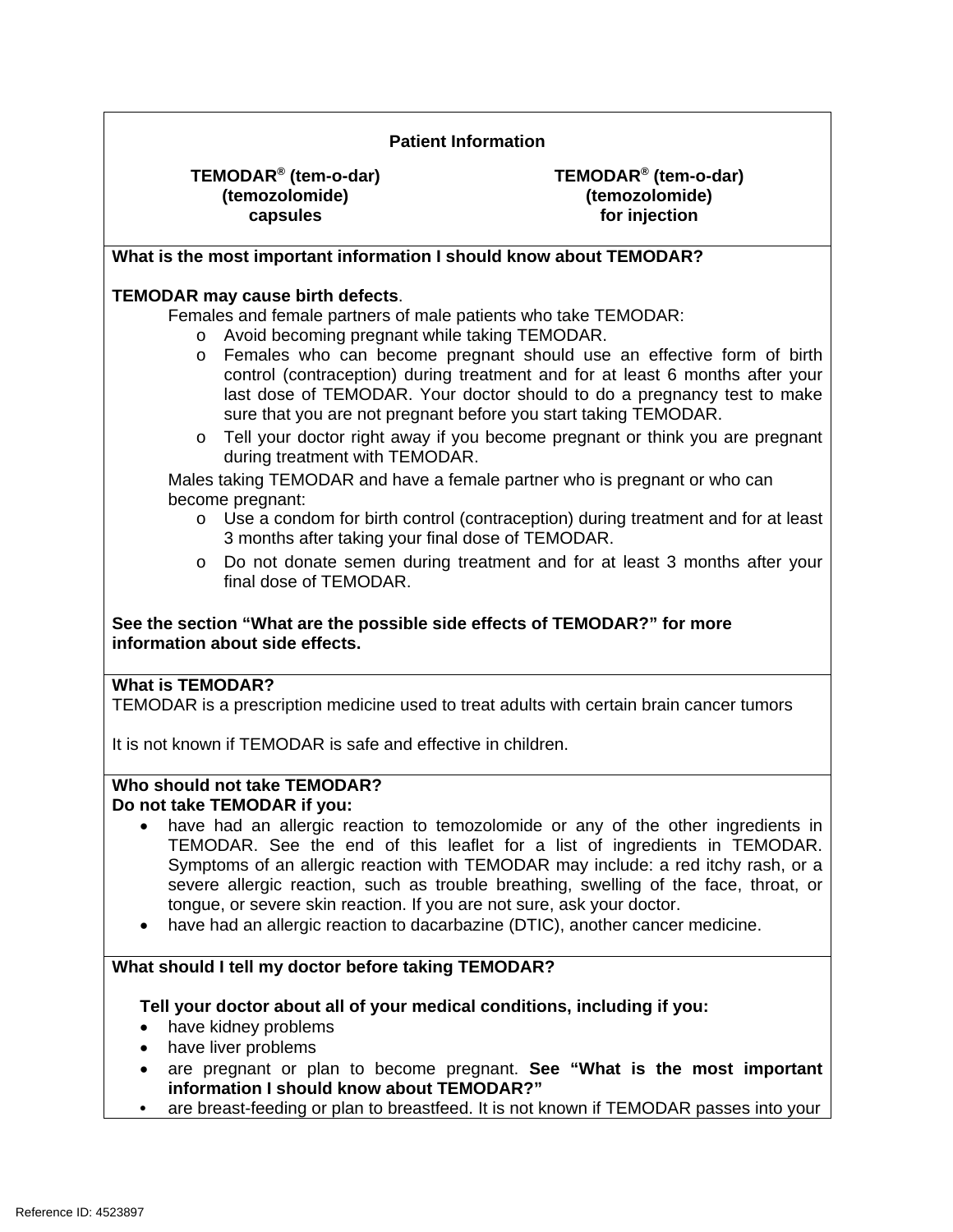breast milk. **Do not** breastfeed during treatment and for at least 1 week after your last dose of TEMODAR.

 you take a medicine that contains valproic acid. **Tell your doctor about all the medicines you take,** including prescription and nonprescription medicines, vitamins, and herbal supplements. Especially tell your doctor if

Know the medicines you take. Keep a list of them and show it to your doctor and pharmacist when you get a new medicine.

# **How should I take TEMODAR?**

TEMODAR may be taken 2 different ways:

- o you may take TEMODAR by mouth as a capsule, **or**
- o you may receive TEMODAR as an intravenous (IV) injection into your vein.

Your doctor will decide the best way for you to take TEMODAR. Take TEMODAR exactly as prescribed by your doctor.

There are 2 common dosing schedules for taking TEMODAR depending on the type of brain cancer tumor that you have.

- People with certain brain can cancer tumors take or receive TEMODAR:
	- o 1 time each day for 42 days in a row (possibly 49 days depending on side effects) along with receiving radiation treatment. **This is 1 cycle of treatment**.
	- days. **This is a 28-day maintenance treatment cycle.**  o After this, your doctor may prescribe 6 more cycles of TEMODAR as "maintenance" treatment. For each of these cycles, you take or receive TEMODAR 1 time each day for 5 days in a row and then you stop taking it for the next 23
- People with certain other brain cancer tumors take or receive TEMODAR:
	- o 1 time each day for 5 days in a row only, and then stop taking it for the next 23 days. **This is 1 cycle of treatment (28 days).**
	- o Your doctor will watch your progress on TEMODAR and decide how long you should take it. You might take TEMODAR until your tumor gets worse or for possibly up to 2 years.
- • If your doctor prescribes a treatment regimen that is different from the information in this leaflet, make sure you follow the instructions given to you by your doctor.
- Your doctor may change your dose of TEMODAR, or tell you to stop TEMODAR for a short period of time or permanently if you have certain side effects.
- Your doctor will decide how many treatment cycles of TEMODAR that you will receive, depending on how you respond to and tolerate treatment.

# **TEMODAR capsules:**

- Take TEMODAR capsules exactly as your doctor tells you to.
- medicine the right way. Be sure that you understand exactly how many capsules you  need to take on each day of your treatment, and what strengths to take. **This may be**  • TEMODAR capsules contain a white capsule body with a color cap and the colors vary based on the dosage strength. Your doctor may prescribe more than 1 strength of TEMODAR capsules for you, so it is important that you understand how to take your **different whenever you start a new cycle**.
- **Do not** take more TEMODAR than prescribed.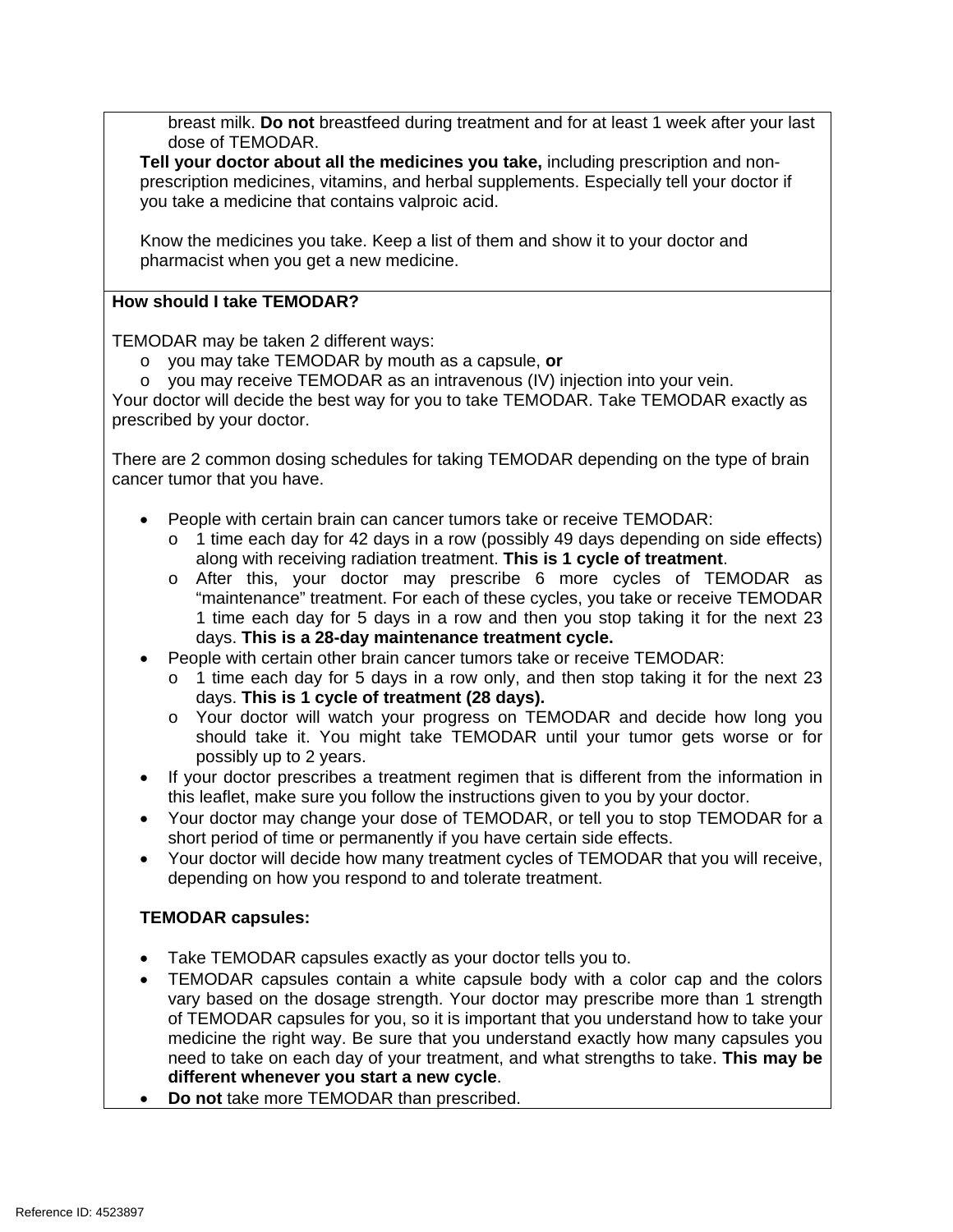- Talk to your doctor or pharmacist before taking your dose if you are not sure how much TEMODAR to take. This will help to prevent taking too much TEMODAR and decrease your chances of getting serious side effects.
- Take each day's dose of TEMODAR capsules at one time, with a full glass of water.
- Swallow TEMODAR capsules whole. Do not chew, open, or split the capsules.
- Take TEMODAR capsules at the same time each day.
- Take TEMODAR the same way each time, either with food or without food.
- If TEMODAR capsules are accidentally opened or damaged, be careful not to breathe in (inhale) the powder from the capsules or get the powder on your skin or mucous membranes (for example, in your nose or mouth). If contact with any of these areas happens, flush the area with water.
- To help reduce nausea and vomiting, try to take TEMODAR on an empty stomach or at bedtime. Your doctor may prescribe medicine to help prevent or treat nausea, or other medicines to reduce side effects with TEMODAR.
- See your doctor regularly to check your progress. Your doctor will check you for side effects.
- If you take more TEMODAR than prescribed, call your doctor or get emergency medical help right away.

# **TEMODAR for injection:**

- You will receive TEMODAR as an infusion directly into your vein over about 90 minutes.
- Your doctor may prescribe medicine to prevent or treat nausea, or other medicines to help relieve side effects with TEMODAR.
- For certain people taking or receiving TEMODAR, your doctor may prescribe an antibiotic to prevent certain infections if you have certain white blood cell counts that are too low.

# **What are the possible side effects of TEMODAR?**

**TEMODAR can cause serious side effects, including:** 

- • **See "What is the most important information I should know about TEMODAR?"**
- • **Decreased blood cell counts**. TEMODAR can affect your bone marrow and cause cell count and platelet count are common with TEMODAR but it can also be severe you to have decreased blood cell counts. Decreased white blood cell count, red blood and lead to death.
	- o Your doctor will do blood tests regularly to check your blood cell counts before you start and during treatment with TEMODAR.
	- $\circ$  Your doctor may need to change the dose of TEMODAR, or when you get it depending on your blood cell counts.
	- o **People who are age 70 or older and women have a higher risk for developing decreased blood cell counts during treatment with TEMODAR.**
- **Secondary cancers**. Blood problems such as myelodysplastic syndrome (MDS) and new cancers (secondary cancers), including a certain kind of leukemia, can happen in people who take TEMODAR. Your doctor will monitor you for this.
- **Pneumocystis pneumonia (PCP)**. PCP is an infection that people can get when their immune system is weak. TEMODAR decreases white blood cells, which makes your immune system weaker and can increase your risk of getting PCP.
	- $\circ$  People who are taking steroid medicines or who stay on TEMODAR for a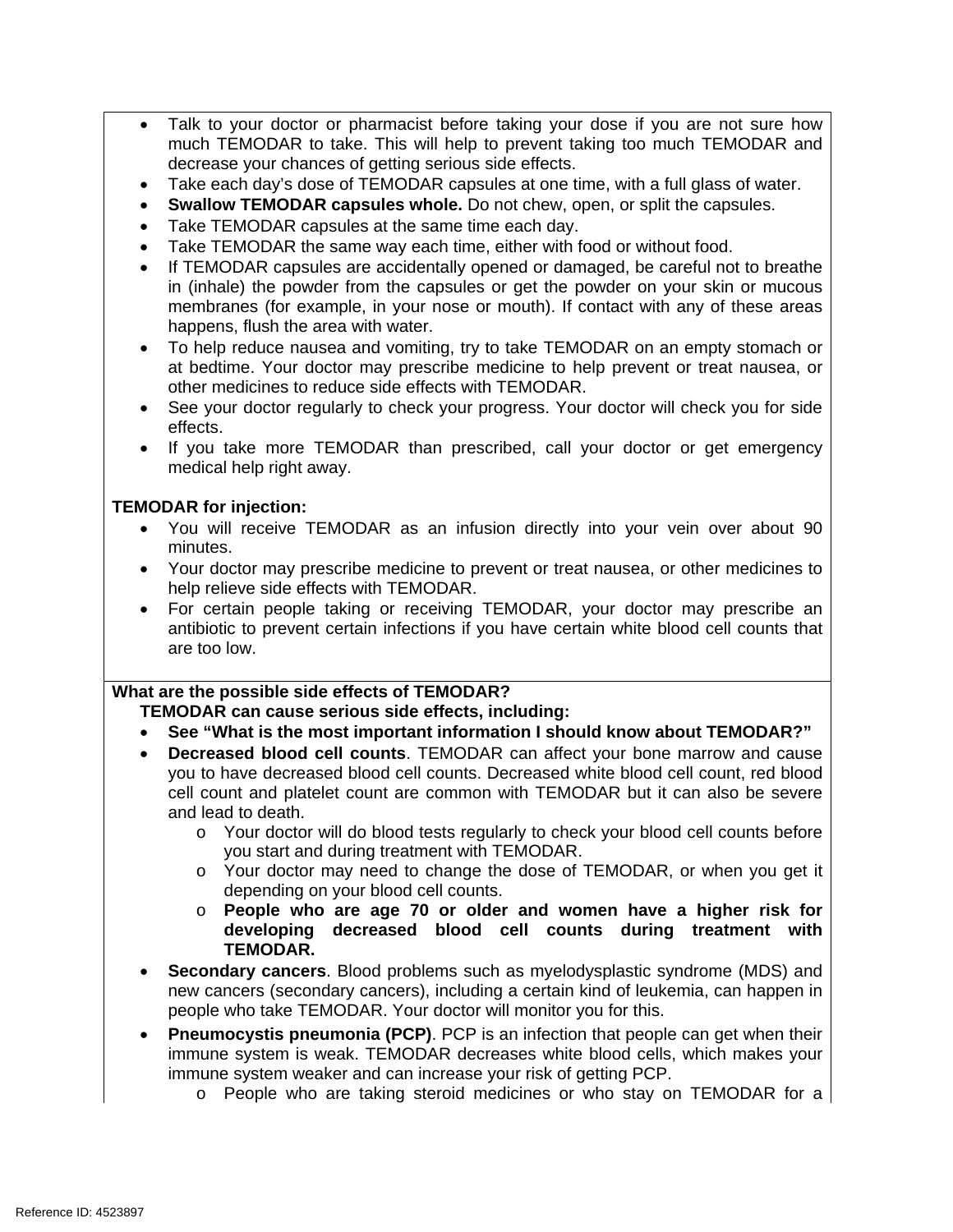longer period of time may have an increased risk of getting PCP infection.

- o Anyone who takes TEMODAR will be watched carefully by their doctor for low blood cell counts and this infection.
- o Tell your doctor if you have any of the following signs and symptoms of PCP infection: shortness of breath, or fever, chills, dry cough.
- **Liver problems. Liver problems can happen with TEMODAR and can sometimes be severe and lead to death**. Your doctor will do blood tests to check your liver function before you start taking TEMODAR, during treatment, and about 2 to 4 weeks after your last dose of TEMODAR.

Common side effects of TEMODAR include:

- hair loss
- feeling tired
- nausea and vomiting.
- headache
- constipation
- loss of appetite
- convulsions
- rash
- diarrhea
- unable to move (paralysis) on one side of the body
- weakness
- fever
- dizziness
- coordination problems
- viral infection
- $\bullet$ memory loss
- sleep problems

Additional side effects seen with TEMODAR for injection:

- pain, irritation, itching, warmth, swelling or redness at the site of infusion
- bruising or small red or purple spots under the skin

TEMODAR can affect fertility in males and may affect your ability to father a child. Talk with your doctor if fertility is a concern for you.

Tell your doctor about any side effect that bothers you or that does not go away.

These are not all the possible side effects with TEMODAR. For more information, ask your doctor or pharmacist.

 1-800-FDA-1088. Call your doctor for medical advice about side effects. You may report side effects to FDA at

# **How should I store TEMODAR capsules?**

- • Store TEMODAR capsules at room temperature between 68°F to 77°F (20°C to 25°C).
- **Keep TEMODAR and all medicines out of the reach of children.**

# **General information about the safe and effective use of TEMODAR.**

Medicines are sometimes prescribed for purposes other than those listed in the Patient Information leaflet. Do not use TEMODAR for a condition for which it was not prescribed. Do not give TEMODAR to other people, even if they have the same symptoms that you have. It may harm them.

This leaflet summarizes the most important information about TEMODAR. If you would like more information, talk with your doctor. You can ask your pharmacist or doctor for information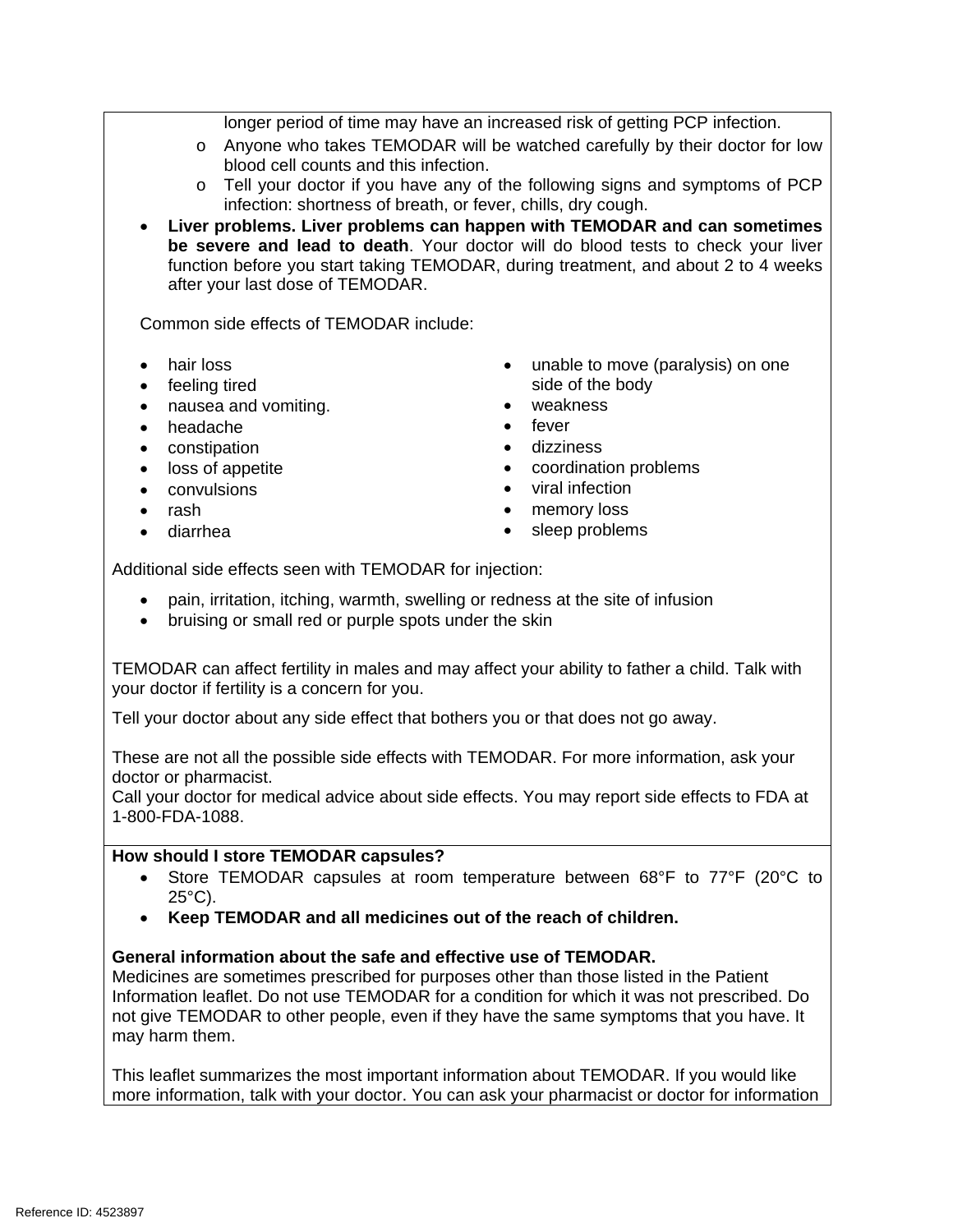about TEMODAR that is written for health professionals.

For more information, go to www.TEMODAR.com or call 1-877-888-4231.

## **What are the ingredients in TEMODAR? TEMODAR capsules: Active ingredient:** temozolomide.

**Inactive ingredients:** lactose anhydrous, colloidal silicon dioxide, sodium starch glycolate, tartaric acid, stearic acid.

The body of the capsules is made of gelatin and is opaque white. The cap is also made of gelatin, and the colors vary based on the dosage strength. The capsule body and cap are imprinted with pharmaceutical branding ink, which contains shellac, dehydrated alcohol, isopropyl alcohol, butyl alcohol, propylene glycol, purified water, strong ammonia, potassium hydroxide, and ferric oxide.

TEMODAR 5 mg: The green cap contains gelatin, titanium dioxide, iron oxide yellow, sodium lauryl sulfate, and FD&C Blue #2.

TEMODAR 20 mg: The yellow cap contains gelatin, sodium lauryl sulfate, and iron oxide yellow.

TEMODAR 100 mg: The pink cap contains gelatin, titanium dioxide, sodium lauryl sulfate, and iron oxide red.

TEMODAR 140 mg: The blue cap contains gelatin, sodium lauryl sulfate, and FD&C Blue #2.

TEMODAR 180 mg: The orange cap contains gelatin, iron oxide red, iron oxide yellow, titanium dioxide, and sodium lauryl sulfate.

TEMODAR 250 mg: The white cap contains gelatin, titanium dioxide, and sodium lauryl sulfate.

# **TEMODAR for injection:**

Active ingredient: temozolomide.

Inactive ingredients: mannitol, L-threonine, polysorbate 80, sodium citrate dihydrate, and hydrochloric acid.

Distributed by: Merck Sharp & Dohme Corp., a subsidiary of

**A MERCK & CO., INC., Whitehouse Station, NJ 08889, USA** 

For patent information: www.merck.com/product/patent/home.html

The trademarks depicted herein are owned by their respective companies.

 Copyright © 1999-2019 Merck Sharp & Dohme Corp., a subsidiary of **Merck & Co., Inc.** All rights reserved.

Revised: 11/2019